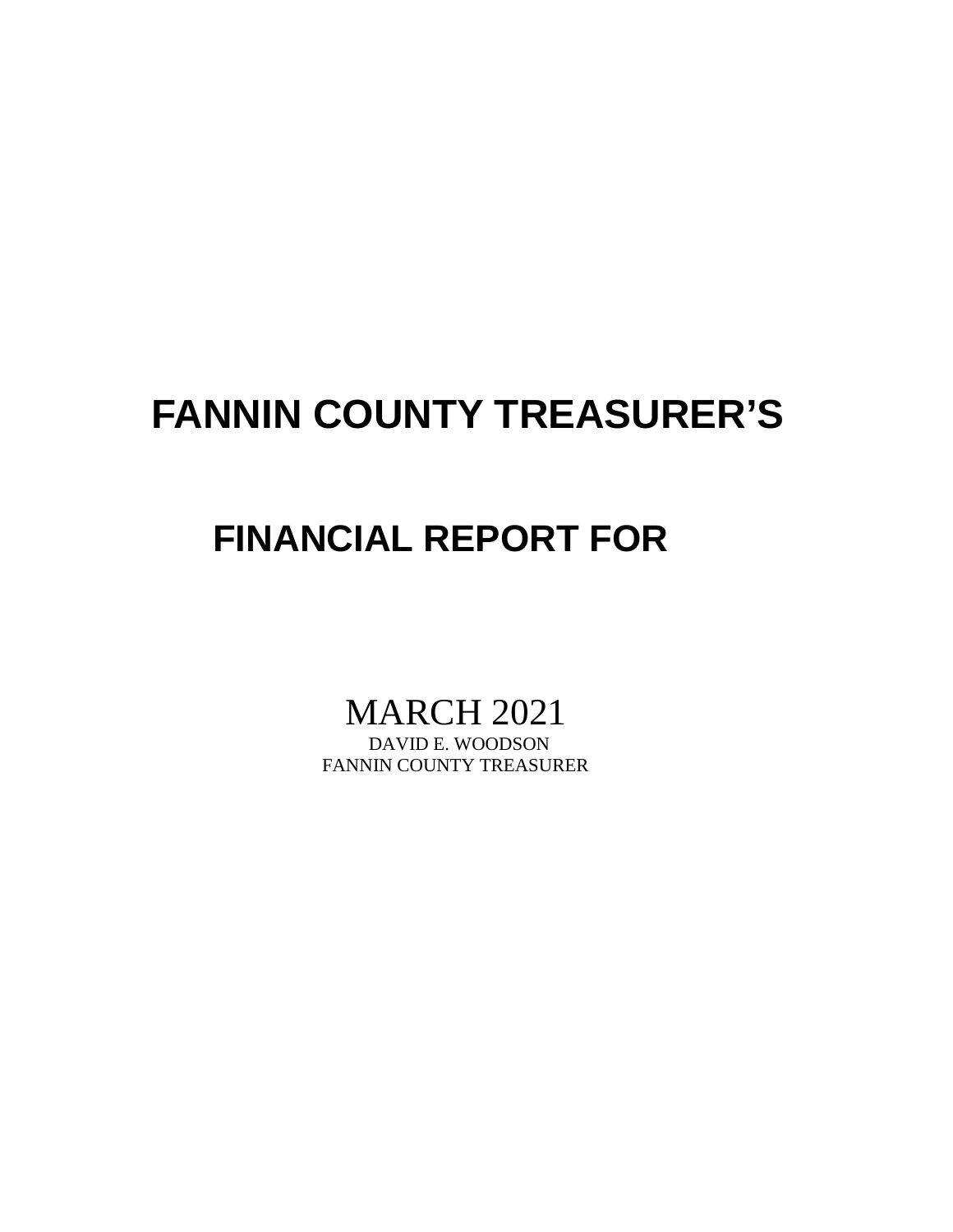

#### **Receipt Listing by Product Code**

Fannin County, TX **The County of Totals by General Ledger Distribution Accounts** 

Date Range: 03/01/2021 - 03/31/2021

#### **Product Code Product Code Description**

| <b>Alcohol License</b> |           | <b>Alocohol Beverage License</b>           |                           |                                                    |                            |
|------------------------|-----------|--------------------------------------------|---------------------------|----------------------------------------------------|----------------------------|
| Receipt Number         | Date      | <b>EOD Packet Number</b>                   | Payor Name                | Distribution GL Account Number                     | <b>Distribution Amount</b> |
| R00000591              | 3/18/2021 | CLPKT00091 - 3-18-2021<br>Receipts-Posted  | TAX A/C                   | 100-320-2000 - ALCOHLIC BEVERAGE<br><b>LICENSE</b> | $-12.00$                   |
|                        |           |                                            |                           | <b>Alcohol License Subtotal:</b>                   | $-12.00$                   |
| <b>Bail Bond</b>       |           | <b>Bail Bond Fees</b>                      |                           |                                                    |                            |
| Receipt Number         | Date      | <b>EOD Packet Number</b>                   | Payor Name                | Distribution GL Account Number                     | <b>Distribution Amount</b> |
| R00000544              | 3/2/2021  | CLPKT00081 - 3-2-2021<br>Receipts-Posted   | Doc's Bail Bonds          | 130-345-1130 - SURETY BAIL BOND FEE                | $-90.00$                   |
| R00000545              | 3/2/2021  | CLPKT00081 - 3-2-2021<br>Receipts-Posted   | Carpenter's Bail Bonds    | 130-345-1130 - SURETY BAIL BOND FEE                | $-60.00$                   |
| R00000546              | 3/2/2021  | CLPKT00081 - 3-2-2021<br>Receipts-Posted   | Fannin County Bail Bonds  | 130-345-1130 - SURETY BAIL BOND FEE                | $-45.00$                   |
| R00000574              | 3/10/2021 | CLPKT00085 - 3-10-2021<br>Receipts-Posted  | Carpenter's Bail Bonds    | 130-345-1130 - SURETY BAIL BOND FEE                | $-30.00$                   |
| R00000575              | 3/10/2021 | CLPKT00085 - 3-10-2021<br>Receipts-Posted  | Doc's Bail Bonds          | 130-345-1130 - SURETY BAIL BOND FEE                | $-15.00$                   |
| R00000576              | 3/10/2021 | CLPKT00085 - 3-10-2021<br>Receipts-Posted  | Fannin County Bail Bonds  | 130-345-1130 - SURETY BAIL BOND FEE                | $-15.00$                   |
| R00000580              | 3/15/2021 | CLPKT00088 - Receipts 3-15-<br>2021-Posted | Carpenter's Bail Bonds    | 130-345-1130 - SURETY BAIL BOND FEE                | $-30.00$                   |
| R00000581              | 3/15/2021 | CLPKT00088 - Receipts 3-15-<br>2021-Posted | Doc's Bail Bonds          | 130-345-1130 - SURETY BAIL BOND FEE                | $-75.00$                   |
| R00000582              | 3/15/2021 | CLPKT00088 - Receipts 3-15-<br>2021-Posted | Fannin County Bail Bonds  | 130-345-1130 - SURETY BAIL BOND FEE                | $-45.00$                   |
| R00000587              | 3/17/2021 | CLPKT00090 - Receipts 3-17-<br>2021-Posted | Carpenter's Bail Bonds    | 130-345-1130 - SURETY BAIL BOND FEE                | $-30.00$                   |
| R00000588              | 3/17/2021 | CLPKT00090 - Receipts 3-17-<br>2021-Posted | Doc's Bail Bonds          | 130-345-1130 - SURETY BAIL BOND FEE                | $-30.00$                   |
| R00000589              | 3/17/2021 | CLPKT00090 - Receipts 3-17-<br>2021-Posted | Fannin County Bail Bonds  | 130-345-1130 - SURETY BAIL BOND FEE                | $-45.00$                   |
|                        |           |                                            |                           | <b>Bail Bond Subtotal:</b>                         | $-510.00$                  |
| <b>Bail Bondsman</b>   |           | <b>Application Fee</b>                     |                           |                                                    |                            |
| Receipt Number         | Date      | <b>EOD Packet Number</b>                   | Payor Name                | <b>Distribution GL Account Number</b>              | <b>Distribution Amount</b> |
| R00000613              | 3/24/2021 | CLPKT00096 - Receipts 3-24-<br>2021-Posted | Fannin County Bail Bonds  | 330-340-4800 - APPLICATION FEE                     | $-500.00$                  |
|                        |           |                                            |                           | <b>Bail Bondsman Subtotal:</b>                     | $-500.00$                  |
| <b>Blood Draws</b>     |           | <b>Blood Draws</b>                         |                           |                                                    |                            |
| <b>Receipt Number</b>  | Date      | <b>EOD Packet Number</b>                   | Payor Name                | Distribution GL Account Number                     | <b>Distribution Amount</b> |
| R00000586              | 3/16/2021 | CLPKT00089 - Receipts 3-16-<br>2021-Posted | <b>Fannin County CSCD</b> | 360-370-1300 - REFUNDS &<br><b>MISCELLANEOUS</b>   | $-83.16$                   |
|                        |           |                                            |                           | <b>Blood Draws Subtotal:</b>                       | $-83.16$                   |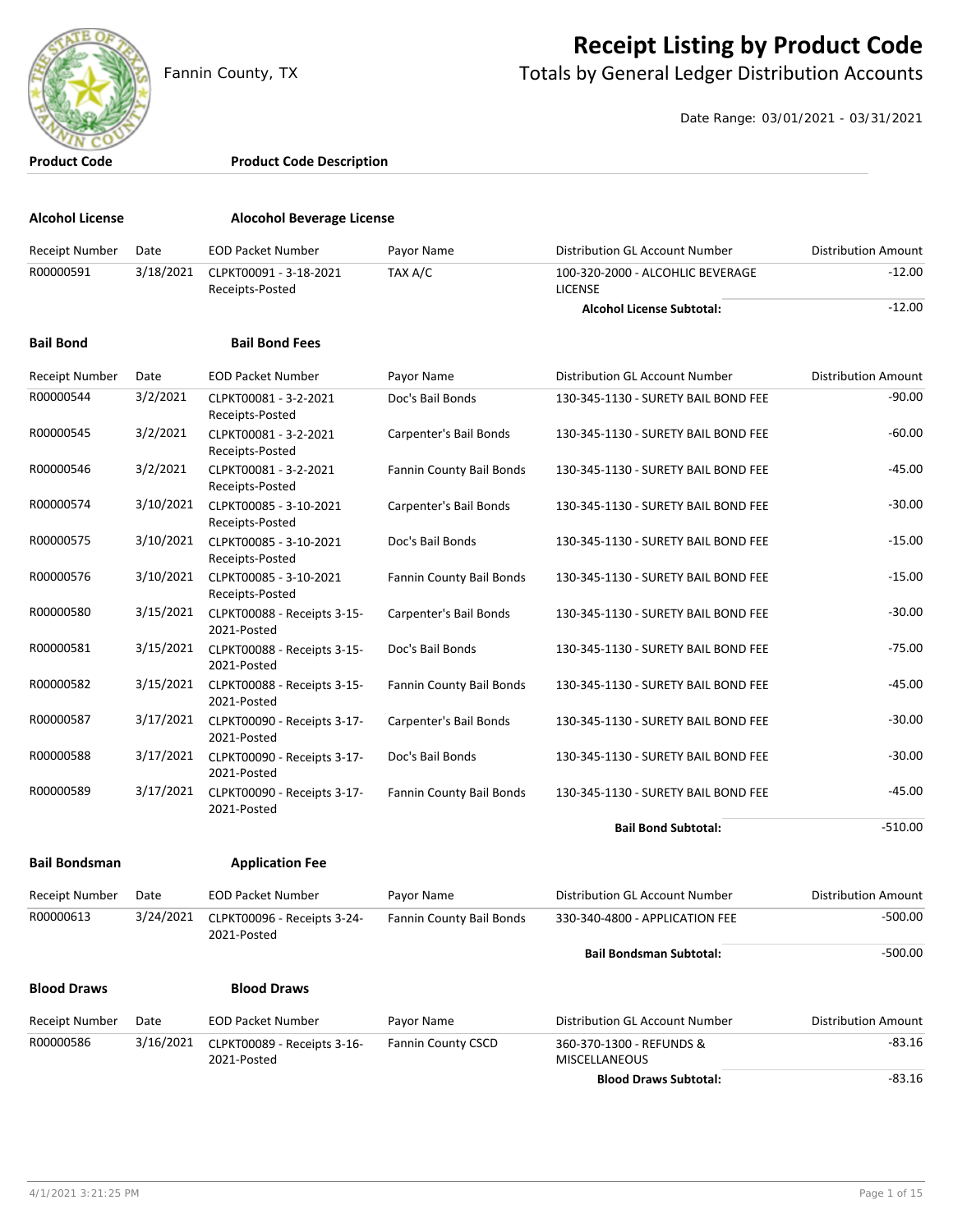| <b>Product Code</b>         |           | <b>Product Code Description</b>                      |                         |                                                    |                            |
|-----------------------------|-----------|------------------------------------------------------|-------------------------|----------------------------------------------------|----------------------------|
| <b>Bond Application Fee</b> |           | <b>Bond Application Fee</b>                          |                         |                                                    |                            |
| Receipt Number              | Date      | <b>EOD Packet Number</b>                             | Payor Name              | Distribution GL Account Number                     | <b>Distribution Amount</b> |
| R00000598                   | 3/22/2021 | CLPKT00094 - Receipts 3-22-<br>2021-Posted           | Doc's Bail Bonds        | 100-340-4800 - BOND APPLICATION FEE                | $-500.00$                  |
|                             |           |                                                      |                         | <b>Bond Application Fee Subtotal:</b>              | $-500.00$                  |
| <b>Bond Super Fees</b>      |           | <b>Bond Supervision Fees</b>                         |                         |                                                    |                            |
| Receipt Number              | Date      | <b>EOD Packet Number</b>                             | Payor Name              | Distribution GL Account Number                     | <b>Distribution Amount</b> |
| R00000557                   | 3/4/2021  | CLPKT00083 - 3-4-2021<br>Receipts-Posted             | <b>Bond Supervision</b> | 100-340-5730 - BOND SUPERVISION FEES               | $-1,345.00$                |
| R00000558                   | 3/4/2021  | CLPKT00083 - 3-4-2021<br>Receipts-Posted             | <b>Bond Supervision</b> | 100-340-5730 - BOND SUPERVISION FEES               | $-1,670.00$                |
|                             |           |                                                      |                         | <b>Bond Super Fees Subtotal:</b>                   | $-3,015.00$                |
| <b>Capital Lease</b>        |           | <b>Election Equipment</b>                            |                         |                                                    |                            |
| Receipt Number              | Date      | <b>EOD Packet Number</b>                             | Payor Name              | Distribution GL Account Number                     | <b>Distribution Amount</b> |
| R00000594                   | 3/19/2021 | CLPKT00092 - 3-19-2021<br>Receipts-Posted            | Government Capital      | 123-335-1435 - PROCEEDS FROM CAPITAL<br>LEASE      | $-357,253.98$              |
|                             |           |                                                      |                         | <b>Capital Lease Subtotal:</b>                     | $-357,253.98$              |
| <b>Car Reg General</b>      |           | <b>Car Reg General</b>                               |                         |                                                    |                            |
| Receipt Number              | Date      | <b>EOD Packet Number</b>                             | Payor Name              | Distribution GL Account Number                     | <b>Distribution Amount</b> |
| R00000566                   | 3/10/2021 | CLPKT00085 - 3-10-2021<br>Receipts-Posted            | TAX A/C                 | 100-321-2000 - COMMISSIONS ON CAR<br><b>REGIST</b> | $-2,008.25$                |
| R00000567                   | 3/10/2021 | CLPKT00085 - 3-10-2021<br>Receipts-Posted            | TAX A/C                 | 100-321-2000 - COMMISSIONS ON CAR<br><b>REGIST</b> | $-4.60$                    |
| R00000568                   | 3/10/2021 | CLPKT00085 - 3-10-2021<br>Receipts-Posted            | TAX A/C                 | 100-321-2000 - COMMISSIONS ON CAR<br><b>REGIST</b> | $-20.70$                   |
| R00000584                   | 3/16/2021 | CLPKT00089 - Receipts 3-16-<br>2021-Posted           | TAX A/C                 | 100-321-2000 - COMMISSIONS ON CAR<br><b>REGIST</b> | $-2,121.00$                |
| R00000593                   | 3/18/2021 | CLPKT00091 - 3-18-2021<br>Receipts-Posted            | TAX A/C                 | 100-321-2000 - COMMISSIONS ON CAR<br><b>REGIST</b> | $-1,933.30$                |
| R00000614                   | 3/25/2021 | CLPKT00097 - Receipts 3-25-<br>2021-Posted           | TAX A/C                 | 100-321-2000 - COMMISSIONS ON CAR<br><b>REGIST</b> | $-43.70$                   |
| R00000616                   | 3/25/2021 | CLPKT00097 - Receipts 3-25-<br>2021-Posted           | TAX A/C                 | 100-321-2000 - COMMISSIONS ON CAR<br><b>REGIST</b> | $-20.90$                   |
| R00000625                   | 3/31/2021 | CLPKT00100 - Receipts 3-31-<br>2021-Posted           | TAX A/C                 | 100-321-2000 - COMMISSIONS ON CAR<br><b>REGIST</b> | $-1,824.35$                |
| R00000626                   |           | 3/31/2021 CLPKT00100 - Receipts 3-31-<br>2021-Posted | TAX A/C                 | 100-321-2000 - COMMISSIONS ON CAR<br><b>REGIST</b> | $-9.40$                    |
|                             |           |                                                      |                         | <b>Car Reg General Subtotal:</b>                   | $-7,986.20$                |
| Car Reg R&B Percenta        |           | <b>Car Reg R&amp;B Percentages</b>                   |                         |                                                    |                            |
| Receipt Number              | Date      | <b>EOD Packet Number</b>                             | Payor Name              | Distribution GL Account Number                     | <b>Distribution Amount</b> |
| R00000566                   | 3/10/2021 | CLPKT00085 - 3-10-2021<br>Receipts-Posted            | TAX A/C                 | 210-321-3000 - COUNTY'S ADDITIONAL \$10            | $-1,701.73$                |
|                             |           |                                                      |                         | 220-321-3000 - COUNTY'S ADDITIONAL \$10            | $-1,982.29$                |

-1,692.54 240-321-3000 - COUNTY'S ADDITIONAL \$10

-2,973.44 230-321-3000 - COUNTY'S ADDITIONAL \$10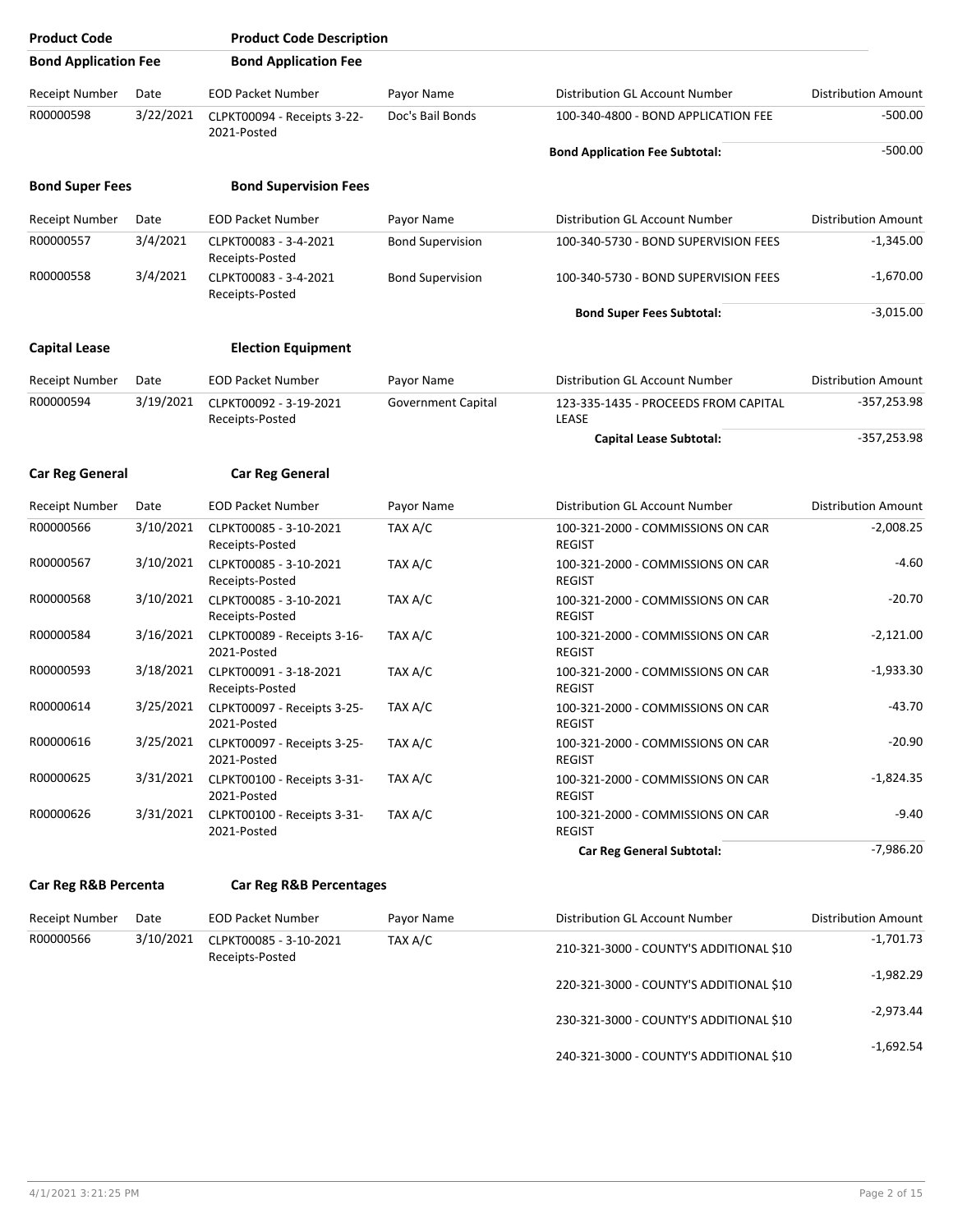| <b>Product Code</b> |           | <b>Product Code Description</b>                      |         |                                         |             |
|---------------------|-----------|------------------------------------------------------|---------|-----------------------------------------|-------------|
| R00000567           | 3/10/2021 | CLPKT00085 - 3-10-2021<br>Receipts-Posted            | TAX A/C | 210-321-3000 - COUNTY'S ADDITIONAL \$10 | $-4.08$     |
|                     |           |                                                      |         | 220-321-3000 - COUNTY'S ADDITIONAL \$10 | $-4.75$     |
|                     |           |                                                      |         | 230-321-3000 - COUNTY'S ADDITIONAL \$10 | $-7.12$     |
|                     |           |                                                      |         | 240-321-3000 - COUNTY'S ADDITIONAL \$10 | $-4.05$     |
| R00000568           | 3/10/2021 | CLPKT00085 - 3-10-2021<br>Receipts-Posted            | TAX A/C | 210-321-3000 - COUNTY'S ADDITIONAL \$10 | $-12.23$    |
|                     |           |                                                      |         | 220-321-3000 - COUNTY'S ADDITIONAL \$10 | $-14.24$    |
|                     |           |                                                      |         | 230-321-3000 - COUNTY'S ADDITIONAL \$10 | $-21.37$    |
|                     |           |                                                      |         | 240-321-3000 - COUNTY'S ADDITIONAL \$10 | $-12.16$    |
| R00000584           | 3/16/2021 | CLPKT00089 - Receipts 3-16-<br>2021-Posted           | TAX A/C | 210-321-3000 - COUNTY'S ADDITIONAL \$10 | $-1,756.76$ |
|                     |           |                                                      |         | 220-321-3000 - COUNTY'S ADDITIONAL \$10 | $-2,046.39$ |
|                     |           |                                                      |         | 230-321-3000 - COUNTY'S ADDITIONAL \$10 | $-3,069.58$ |
|                     |           |                                                      |         | 240-321-3000 - COUNTY'S ADDITIONAL \$10 | $-1,747.27$ |
| R00000593           | 3/18/2021 | CLPKT00091 - 3-18-2021<br>Receipts-Posted            | TAX A/C | 210-321-3000 - COUNTY'S ADDITIONAL \$10 | $-1,540.73$ |
|                     |           |                                                      |         | 220-321-3000 - COUNTY'S ADDITIONAL \$10 | $-1,794.74$ |
|                     |           |                                                      |         | 230-321-3000 - COUNTY'S ADDITIONAL \$10 | $-2,692.12$ |
|                     |           |                                                      |         | 240-321-3000 - COUNTY'S ADDITIONAL \$10 | $-1,532.41$ |
| R00000614           | 3/25/2021 | CLPKT00097 - Receipts 3-25-<br>2021-Posted           | TAX A/C | 210-321-3000 - COUNTY'S ADDITIONAL \$10 | $-38.72$    |
|                     |           |                                                      |         | 220-321-3000 - COUNTY'S ADDITIONAL \$10 | $-45.11$    |
|                     |           |                                                      |         | 230-321-3000 - COUNTY'S ADDITIONAL \$10 | $-67.66$    |
|                     |           |                                                      |         | 240-321-3000 - COUNTY'S ADDITIONAL \$10 | $-38.51$    |
| R00000616           | 3/25/2021 | CLPKT00097 - Receipts 3-25-<br>2021-Posted           | TAX A/C | 210-321-3000 - COUNTY'S ADDITIONAL \$10 | $-14.26$    |
|                     |           |                                                      |         | 220-321-3000 - COUNTY'S ADDITIONAL \$10 | $-16.62$    |
|                     |           |                                                      |         | 230-321-3000 - COUNTY'S ADDITIONAL \$10 | $-24.93$    |
|                     |           |                                                      |         | 240-321-3000 - COUNTY'S ADDITIONAL \$10 | $-14.19$    |
| R00000625           |           | 3/31/2021 CLPKT00100 - Receipts 3-31-<br>2021-Posted | TAX A/C | 210-321-3000 - COUNTY'S ADDITIONAL \$10 | $-1,524.42$ |
|                     |           |                                                      |         | 220-321-3000 - COUNTY'S ADDITIONAL \$10 | $-1,775.75$ |
|                     |           |                                                      |         | 230-321-3000 - COUNTY'S ADDITIONAL \$10 | $-2,663.63$ |
|                     |           |                                                      |         | 240-321-3000 - COUNTY'S ADDITIONAL \$10 | $-1,516.20$ |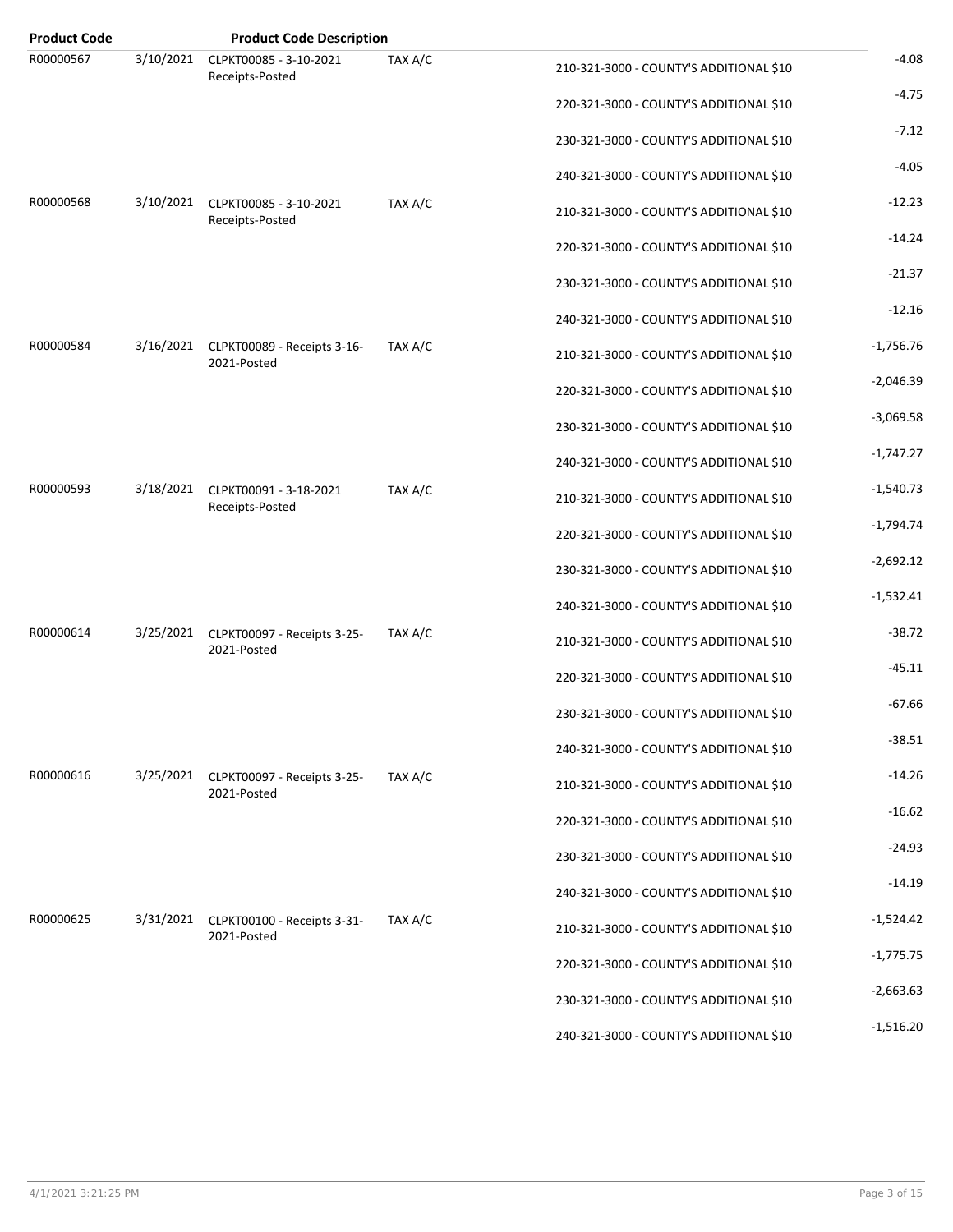| <b>Product Code</b>      |           | <b>Product Code Description</b>            |                           |                                                                                                       |                            |
|--------------------------|-----------|--------------------------------------------|---------------------------|-------------------------------------------------------------------------------------------------------|----------------------------|
| R00000626                | 3/31/2021 | CLPKT00100 - Receipts 3-31-<br>2021-Posted | TAX A/C                   | 210-321-3000 - COUNTY'S ADDITIONAL \$10                                                               | $-6.12$                    |
|                          |           |                                            |                           | 220-321-3000 - COUNTY'S ADDITIONAL \$10                                                               | $-7.12$                    |
|                          |           |                                            |                           | 230-321-3000 - COUNTY'S ADDITIONAL \$10                                                               | $-10.68$                   |
|                          |           |                                            |                           | 240-321-3000 - COUNTY'S ADDITIONAL \$10                                                               | $-6.08$                    |
|                          |           |                                            |                           | Car Reg R&B Percenta Subtotal:                                                                        | $-32,380.00$               |
| <b>Car Titles</b>        |           | <b>Commission on Car Titles</b>            |                           |                                                                                                       |                            |
| <b>Receipt Number</b>    | Date      | <b>EOD Packet Number</b>                   | Payor Name                | Distribution GL Account Number                                                                        | <b>Distribution Amount</b> |
| R00000565                | 3/10/2021 | CLPKT00085 - 3-10-2021<br>Receipts-Posted  | TAX A/C                   | 100-321-2500 - COMMISSION ON CAR<br><b>TITLES</b>                                                     | $-840.00$                  |
| R00000585                | 3/16/2021 | CLPKT00089 - Receipts 3-16-<br>2021-Posted | TAX A/C                   | 100-321-2500 - COMMISSION ON CAR<br><b>TITLES</b>                                                     | $-855.00$                  |
| R00000592                | 3/18/2021 | CLPKT00091 - 3-18-2021<br>Receipts-Posted  | TAX A/C                   | 100-321-2500 - COMMISSION ON CAR<br><b>TITLES</b>                                                     | $-940.00$                  |
| R00000615                | 3/25/2021 | CLPKT00097 - Receipts 3-25-<br>2021-Posted | TAX A/C                   | 100-321-2500 - COMMISSION ON CAR<br><b>TITLES</b>                                                     | $-1,195.00$                |
| R00000624                | 3/31/2021 | CLPKT00100 - Receipts 3-31-<br>2021-Posted | TAX A/C                   | 100-321-2500 - COMMISSION ON CAR<br><b>TITLES</b>                                                     | $-1,175.00$                |
|                          |           |                                            |                           | <b>Car Titles Subtotal:</b>                                                                           | $-5,005.00$                |
| Co Ct @ Law              |           | Comptroller                                |                           |                                                                                                       |                            |
| Receipt Number           | Date      | <b>EOD Packet Number</b>                   | Payor Name                | Distribution GL Account Number                                                                        | <b>Distribution Amount</b> |
| R00000560                | 3/5/2021  | -Posted                                    |                           | CLPKT00084 - 3-5-2021 Receipts Comptroller - Judiciary Section 100-370-4100 - CO CT AT LAW SUPPLEMENT | $-21,000.00$               |
|                          |           |                                            |                           | Co Ct @ Law Subtotal:                                                                                 | $-21,000.00$               |
| <b>Cobra Health</b>      |           | <b>Payroll Cobra Health</b>                |                           |                                                                                                       |                            |
| <b>Receipt Number</b>    | Date      | <b>EOD Packet Number</b>                   | Payor Name                | Distribution GL Account Number                                                                        | <b>Distribution Amount</b> |
| R00000552                | 3/3/2021  | CLPKT00082 - 3-3-2021<br>Receipts-Posted   | Valta Siebenthall         | 950-370-1300 - REFUNDS &<br><b>MISCELLANEOUS</b>                                                      | $-988.96$                  |
| R00000627                | 3/31/2021 | CLPKT00100 - Receipts 3-31-<br>2021-Posted | <b>Stowe Construction</b> | 950-370-1300 - REFUNDS &<br><b>MISCELLANEOUS</b>                                                      | $-900.24$                  |
|                          |           |                                            |                           | <b>Cobra Health Subtotal:</b>                                                                         | $-1,889.20$                |
| <b>Const Pct 1 Fees</b>  |           | <b>Const Pct 1 Fees</b>                    |                           |                                                                                                       |                            |
| <b>Receipt Number</b>    | Date      | <b>EOD Packet Number</b>                   | Payor Name                | Distribution GL Account Number                                                                        | <b>Distribution Amount</b> |
| R00000601                | 3/23/2021 | CLPKT00095 - Receipts 3-23-<br>2021-Posted | Constable Pct. #1         | 100-340-5510 - CONSTABLE PCT. 1 FEES                                                                  | $-75.00$                   |
| R00000602                | 3/23/2021 | CLPKT00095 - Receipts 3-23-<br>2021-Posted | Constable Pct. #1         | 100-340-5510 - CONSTABLE PCT, 1 FEES                                                                  | $-75.00$                   |
| R00000603                | 3/23/2021 | CLPKT00095 - Receipts 3-23-<br>2021-Posted | Constable Pct. #1         | 100-340-5510 - CONSTABLE PCT. 1 FEES                                                                  | $-75.00$                   |
|                          |           |                                            |                           | <b>Const Pct 1 Fees Subtotal:</b>                                                                     | $-225.00$                  |
| <b>Contraband DA Fee</b> |           | <b>Contraband Forfeiture DA Fee</b>        |                           |                                                                                                       |                            |
| Receipt Number           | Date      | <b>EOD Packet Number</b>                   | Payor Name                | Distribution GL Account Number                                                                        | <b>Distribution Amount</b> |
| R00000607                | 3/24/2021 | CLPKT00096 - Receipts 3-24-<br>2021-Posted |                           | Fannin County Contraband Seiz<br>360-352-2000 - CONTRABAND FORFEITURE                                 | $-990.76$                  |
|                          |           |                                            |                           | <b>Contraband DA Fee Subtotal:</b>                                                                    | $-990.76$                  |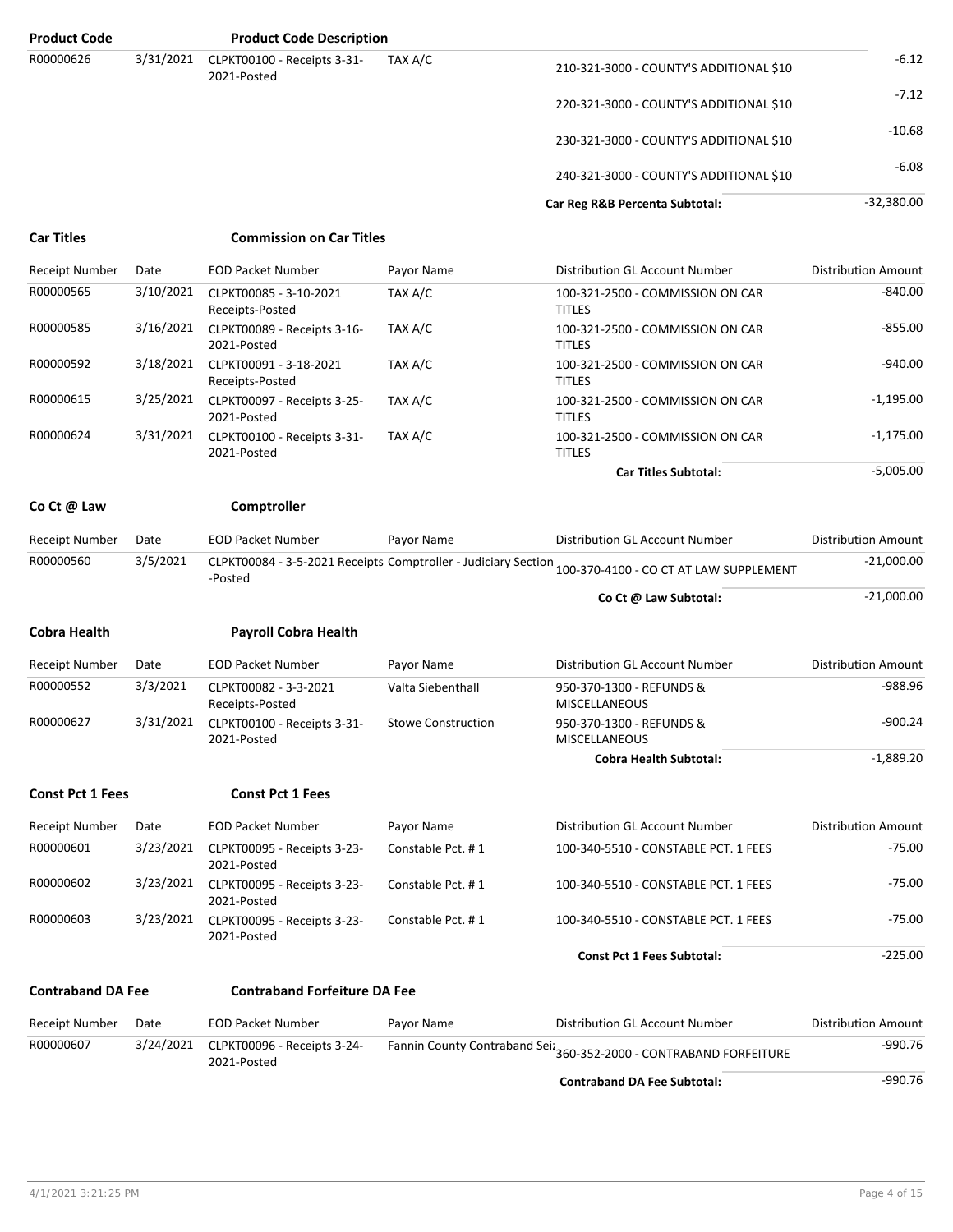| <b>Product Code</b>       |           | <b>Product Code Description</b>            |                               |                                                                               |                            |
|---------------------------|-----------|--------------------------------------------|-------------------------------|-------------------------------------------------------------------------------|----------------------------|
| <b>Contraband Forf</b>    |           | <b>Contraband Fordeiture</b>               |                               |                                                                               |                            |
| <b>Receipt Number</b>     | Date      | <b>EOD Packet Number</b>                   | Payor Name                    | Distribution GL Account Number                                                | <b>Distribution Amount</b> |
| R00000606                 | 3/24/2021 | CLPKT00096 - Receipts 3-24-<br>2021-Posted |                               | Fannin County Contraband Seiz <sub>560-352-2000</sub> - CONTRABAND FORFEITURE | $-2,011.70$                |
| R00000618                 | 3/26/2021 | CLPKT00098 - Receipts 3-26-<br>2021-Posted | District Attorney Fee Account | 560-352-2000 - CONTRABAND FORFEITURE                                          | $-500.00$                  |
|                           |           |                                            |                               | <b>Contraband Forf Subtotal:</b>                                              | $-2,511.70$                |
| <b>Contraband Seizure</b> |           | <b>Held in Trust</b>                       |                               |                                                                               |                            |
| <b>Receipt Number</b>     | Date      | <b>EOD Packet Number</b>                   | Payor Name                    | Distribution GL Account Number                                                | <b>Distribution Amount</b> |
| R00000600                 | 3/22/2021 | CLPKT00094 - Receipts 3-22-<br>2021-Posted | Nathan Thomas                 | 361-207-0990 - HELD IN TRUST                                                  | $-500.00$                  |
| R00000605                 | 3/23/2021 | CLPKT00095 - Receipts 3-23-<br>2021-Posted | <b>Blake Baueggemeyer</b>     | 361-207-0990 - HELD IN TRUST                                                  | $-745.00$                  |
|                           |           |                                            |                               | <b>Contraband Seizure Subtotal:</b>                                           | $-1,245.00$                |
| <b>Culvert General</b>    |           | <b>Culvert Permit</b>                      |                               |                                                                               |                            |
| <b>Receipt Number</b>     | Date      | <b>EOD Packet Number</b>                   | Payor Name                    | <b>Distribution GL Account Number</b>                                         | <b>Distribution Amount</b> |
| R00000547                 | 3/2/2021  | CLPKT00081 - 3-2-2021<br>Receipts-Posted   | Ronny Sudderth                | 100-370-1420 - CULVERT PERMITTING<br><b>PROCESS</b>                           | $-10.00$                   |
| R00000554                 | 3/4/2021  | CLPKT00083 - 3-4-2021<br>Receipts-Posted   |                               | Danny Roberts NTMWD Segme100-370-1420 - CULVERT PERMITTING<br><b>PROCESS</b>  | $-10.00$                   |
| R00000555                 | 3/4/2021  | CLPKT00083 - 3-4-2021<br>Receipts-Posted   | Wesley & Nicole Hutson        | 100-370-1420 - CULVERT PERMITTING<br><b>PROCESS</b>                           | $-10.00$                   |
| R00000556                 | 3/4/2021  | CLPKT00083 - 3-4-2021<br>Receipts-Posted   | Lucio Hernandez               | 100-370-1420 - CULVERT PERMITTING<br><b>PROCESS</b>                           | $-10.00$                   |
| R00000590                 | 3/17/2021 | CLPKT00090 - Receipts 3-17-<br>2021-Posted | David Williams                | 100-370-1420 - CULVERT PERMITTING<br><b>PROCESS</b>                           | $-10.00$                   |
| R00000623                 | 3/31/2021 | CLPKT00100 - Receipts 3-31-<br>2021-Posted | <b>Brain Sudderth</b>         | 100-370-1420 - CULVERT PERMITTING<br><b>PROCESS</b>                           | $-10.00$                   |
|                           |           |                                            |                               | <b>Culvert General Subtotal:</b>                                              | $-60.00$                   |
| <b>Culvert R&amp;B 1</b>  |           | <b>Culvert Permit</b>                      |                               |                                                                               |                            |
| Receipt Number            | Date      | <b>EOD Packet Number</b>                   | Payor Name                    | Distribution GL Account Number                                                | <b>Distribution Amount</b> |
| R00000555                 | 3/4/2021  | CLPKT00083 - 3-4-2021<br>Receipts-Posted   | Wesley & Nicole Hutson        | 210-370-1420 - CULVERT PERMITTING<br><b>PROCESS</b>                           | $-20.00$                   |
| R00000590                 | 3/17/2021 | CLPKT00090 - Receipts 3-17-<br>2021-Posted | David Williams                | 210-370-1420 - CULVERT PERMITTING<br><b>PROCESS</b>                           | $-20.00$                   |
|                           |           |                                            |                               | <b>Culvert R&amp;B 1 Subtotal:</b>                                            | $-40.00$                   |
| <b>Culvert R&amp;B 2</b>  |           | <b>Culvert Permit</b>                      |                               |                                                                               |                            |
| <b>Receipt Number</b>     | Date      | <b>EOD Packet Number</b>                   | Payor Name                    | Distribution GL Account Number                                                | <b>Distribution Amount</b> |
| R00000623                 | 3/31/2021 | CLPKT00100 - Receipts 3-31-<br>2021-Posted | <b>Brain Sudderth</b>         | 220-370-1420 - CULVERT PERMITTING<br><b>PROCESS</b>                           | $-20.00$                   |
|                           |           |                                            |                               | <b>Culvert R&amp;B 2 Subtotal:</b>                                            | $-20.00$                   |
| <b>Culvert R&amp;B4</b>   |           | <b>Culvert Permit</b>                      |                               |                                                                               |                            |
| Receipt Number            | Date      | <b>EOD Packet Number</b>                   | Payor Name                    | Distribution GL Account Number                                                | <b>Distribution Amount</b> |
| R00000547                 | 3/2/2021  | CLPKT00081 - 3-2-2021<br>Receipts-Posted   | Ronny Sudderth                | 240-370-1420 - CULVERT PERMITTING<br><b>PROCESS</b>                           | $-20.00$                   |
| R00000554                 | 3/4/2021  | CLPKT00083 - 3-4-2021<br>Receipts-Posted   |                               | Danny Roberts NTMWD Segme240-370-1420 - CULVERT PERMITTING<br><b>PROCESS</b>  | $-20.00$                   |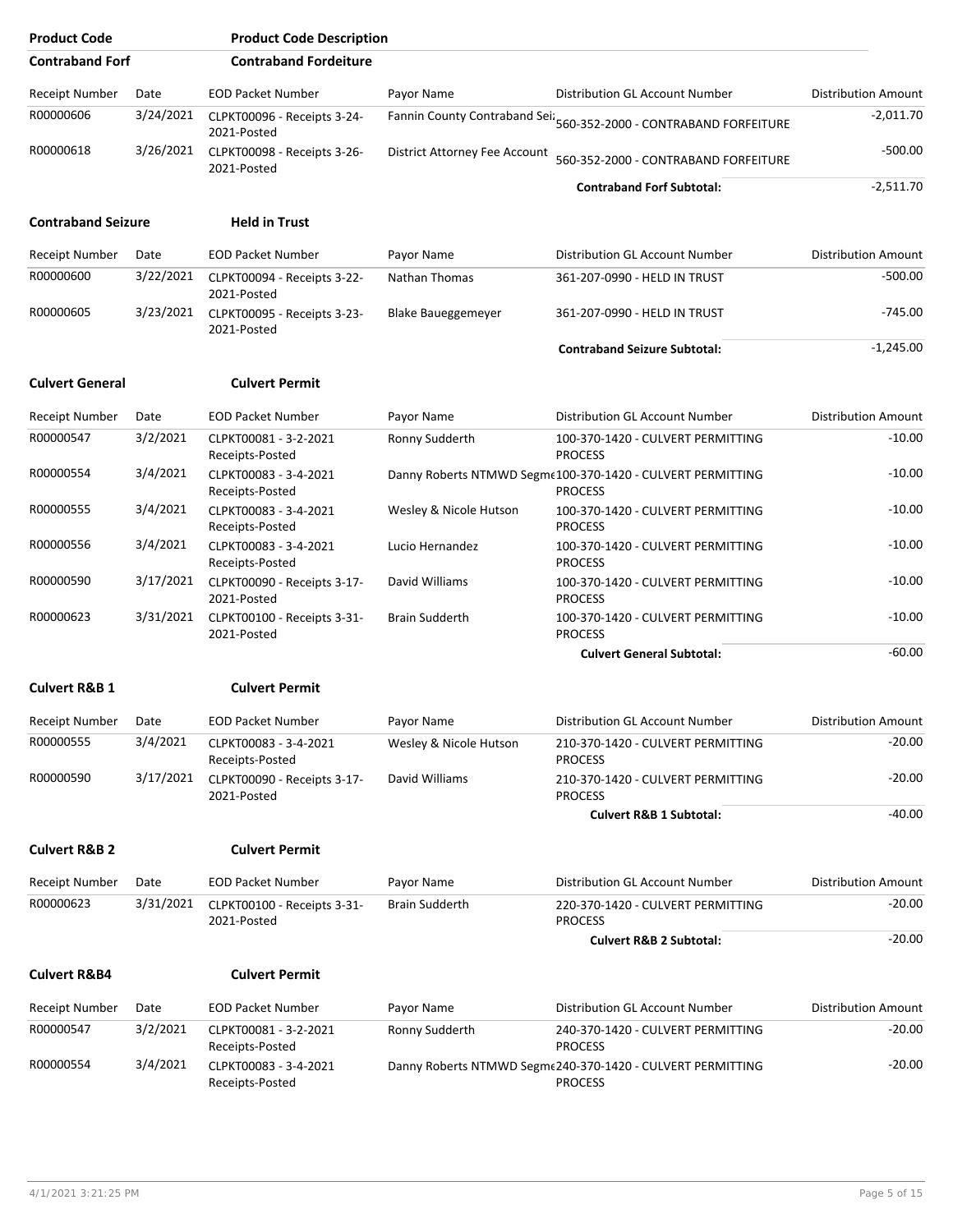| <b>Product Code</b>        |           | <b>Product Code Description</b>                              |                           |                                                     |                            |
|----------------------------|-----------|--------------------------------------------------------------|---------------------------|-----------------------------------------------------|----------------------------|
| R00000556                  | 3/4/2021  | CLPKT00083 - 3-4-2021<br>Receipts-Posted                     | Lucio Hernandez           | 240-370-1420 - CULVERT PERMITTING<br><b>PROCESS</b> | $-20.00$                   |
|                            |           |                                                              |                           | <b>Culvert R&amp;B4 Subtotal:</b>                   | $-60.00$                   |
| <b>Current Prop Tax</b>    |           | <b>Flat Amount</b>                                           |                           |                                                     |                            |
| Receipt Number             | Date      | <b>EOD Packet Number</b>                                     | Payor Name                | Distribution GL Account Number                      | <b>Distribution Amount</b> |
| R00000561                  | 3/5/2021  | CLPKT00084 - 3-5-2021 Receipts Appraisal District<br>-Posted |                           | 600-310-1100 - CURRENT TAXES                        | $-10,545.79$               |
| R00000578                  | 3/12/2021 | CLPKT00087 - 3-12-2021<br>Receipts-Posted                    | <b>Appraisal District</b> | 600-310-1100 - CURRENT TAXES                        | $-7,148.82$                |
| R00000596                  | 3/19/2021 | CLPKT00092 - 3-19-2021<br>Receipts-Posted                    | <b>Appraisal District</b> | 600-310-1100 - CURRENT TAXES                        | $-9,544.23$                |
| R00000617                  | 3/26/2021 | CLPKT00098 - Receipts 3-26-<br>2021-Posted                   | <b>Appraisal District</b> | 600-310-1100 - CURRENT TAXES                        | $-12,972.02$               |
|                            |           |                                                              |                           | <b>Current Prop Tax Subtotal:</b>                   | $-40,210.86$               |
| <b>Current Prop Taxes</b>  |           | <b>Current Prop Taxes</b>                                    |                           |                                                     |                            |
| Receipt Number             | Date      | <b>EOD Packet Number</b>                                     | Payor Name                | Distribution GL Account Number                      | <b>Distribution Amount</b> |
| R00000561                  | 3/5/2021  | CLPKT00084 - 3-5-2021 Receipts Appraisal District            |                           | 100-310-1100 - CURRENT TAXES                        | $-77,309.68$               |
|                            |           | -Posted                                                      |                           | 210-310-1100 - CURRENT TAXES                        | $-4,443.33$                |
|                            |           |                                                              |                           | 220-310-1100 - CURRENT TAXES                        | $-5,176.78$                |
|                            |           |                                                              |                           | 230-310-1100 - CURRENT TAXES                        | $-7,764.67$                |
|                            |           |                                                              |                           | 240-310-1100 - CURRENT TAXES                        | $-4,420.53$                |
| R00000578                  | 3/12/2021 | CLPKT00087 - 3-12-2021                                       | <b>Appraisal District</b> | 100-310-1100 - CURRENT TAXES                        | $-51,788.89$               |
|                            |           | Receipts-Posted                                              |                           | 210-310-1100 - CURRENT TAXES                        | $-2,976.53$                |
|                            |           |                                                              |                           | 220-310-1100 - CURRENT TAXES                        | $-3,467.86$                |
|                            |           |                                                              |                           | 230-310-1100 - CURRENT TAXES                        | $-5,201.46$                |
|                            |           |                                                              |                           | 240-310-1100 - CURRENT TAXES                        | $-2,961.26$                |
| R00000596                  | 3/19/2021 | CLPKT00092 - 3-19-2021                                       | <b>Appraisal District</b> | 100-310-1100 - CURRENT TAXES                        | $-69,960.71$               |
|                            |           | Receipts-Posted                                              |                           | 210-310-1100 - CURRENT TAXES                        | $-4,020.95$                |
|                            |           |                                                              |                           | 220-310-1100 - CURRENT TAXES                        | $-4,684.68$                |
|                            |           |                                                              |                           | 230-310-1100 - CURRENT TAXES                        | $-7,026.57$                |
|                            |           |                                                              |                           | 240-310-1100 - CURRENT TAXES                        | $-4,000.32$                |
| R00000617                  | 3/26/2021 | CLPKT00098 - Receipts 3-26-                                  | <b>Appraisal District</b> | 100-310-1100 - CURRENT TAXES                        | $-90,374.60$               |
|                            |           | 2021-Posted                                                  |                           | 210-310-1100 - CURRENT TAXES                        | $-5,194.22$                |
|                            |           |                                                              |                           | 220-310-1100 - CURRENT TAXES                        | $-6,051.62$                |
|                            |           |                                                              |                           | 230-310-1100 - CURRENT TAXES                        | $-9,076.85$                |
|                            |           |                                                              |                           | 240-310-1100 - CURRENT TAXES                        | $-5,167.57$                |
|                            |           |                                                              |                           | <b>Current Prop Taxes Subtotal:</b>                 | $-371,069.08$              |
| <b>Delinquent Prop Tax</b> |           | <b>Flat Amount</b>                                           |                           |                                                     |                            |
|                            |           |                                                              |                           |                                                     |                            |
| Receipt Number             | Date      | <b>EOD Packet Number</b>                                     | Payor Name                | Distribution GL Account Number                      | Distribution Amount        |

| <b>Receipt Number</b> | Date      | <b>EOD Packet Number</b>                                     | Payor Name                | Distribution GL Account Number       | <b>Distribution Amount</b> |
|-----------------------|-----------|--------------------------------------------------------------|---------------------------|--------------------------------------|----------------------------|
| R00000561             | 3/5/2021  | CLPKT00084 - 3-5-2021 Receipts Appraisal District<br>-Posted |                           | 600-310-1200 - DELINQUENT TAXES      | $-223.05$                  |
| R00000578             | 3/12/2021 | CLPKT00087 - 3-12-2021<br>Receipts-Posted                    | <b>Appraisal District</b> | 600-310-1200 - DELINQUENT TAXES      | $-291.88$                  |
| R00000596             | 3/19/2021 | CLPKT00092 - 3-19-2021<br>Receipts-Posted                    | <b>Appraisal District</b> | 600-310-1200 - DELINQUENT TAXES      | $-238.91$                  |
| R00000617             | 3/26/2021 | CLPKT00098 - Receipts 3-26-<br>2021-Posted                   | <b>Appraisal District</b> | 600-310-1200 - DELINQUENT TAXES      | $-270.36$                  |
|                       |           |                                                              |                           | <b>Delinquent Prop Tax Subtotal:</b> | $-1.024.20$                |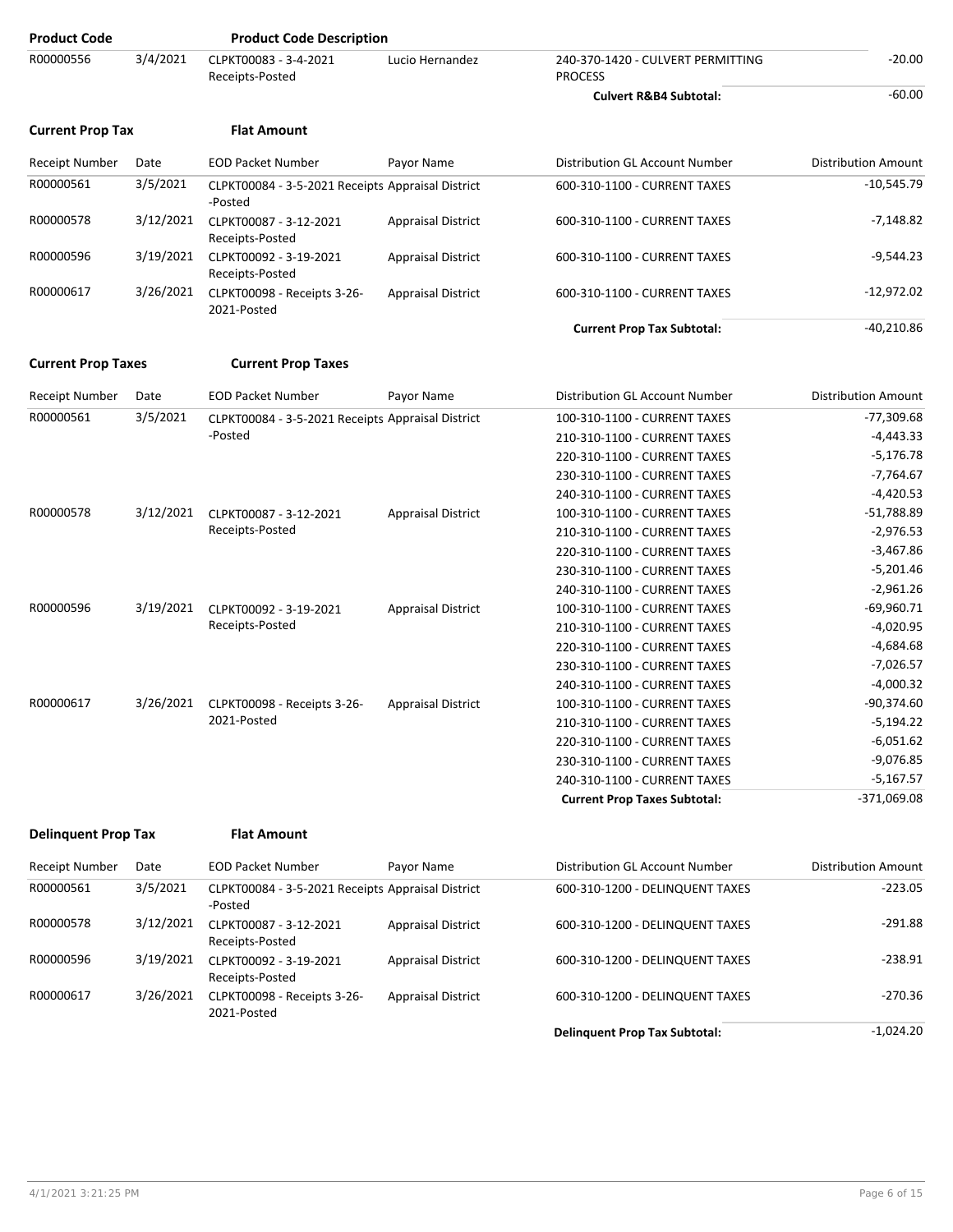| <b>Product Code</b>         |           | <b>Product Code Description</b>                   |                                     |                                       |                            |
|-----------------------------|-----------|---------------------------------------------------|-------------------------------------|---------------------------------------|----------------------------|
| <b>Delinguent Prop Taxe</b> |           | <b>Delinquent Prop Taxes</b>                      |                                     |                                       |                            |
| Receipt Number              | Date      | <b>EOD Packet Number</b>                          | Payor Name                          | Distribution GL Account Number        | <b>Distribution Amount</b> |
| R00000561                   | 3/5/2021  | CLPKT00084 - 3-5-2021 Receipts Appraisal District |                                     | 100-310-1200 - DELINQUENT TAXES       | $-3,438.44$                |
|                             |           | -Posted                                           |                                     | 210-310-1200 - DELINQUENT TAXES       | $-197.62$                  |
|                             |           |                                                   |                                     | 220-310-1200 - DELINQUENT TAXES       | $-230.24$                  |
|                             |           |                                                   |                                     | 230-310-1200 - DELINQUENT TAXES       | $-345.34$                  |
|                             |           |                                                   |                                     | 240-310-1200 - DELINQUENT TAXES       | $-196.61$                  |
| R00000578                   | 3/12/2021 | CLPKT00087 - 3-12-2021                            | <b>Appraisal District</b>           | 100-310-1200 - DELINQUENT TAXES       | $-6,360.63$                |
|                             |           | Receipts-Posted                                   |                                     | 210-310-1200 - DELINQUENT TAXES       | $-365.57$                  |
|                             |           |                                                   |                                     | 220-310-1200 - DELINQUENT TAXES       | $-425.92$                  |
|                             |           |                                                   |                                     | 230-310-1200 - DELINQUENT TAXES       | $-638.84$                  |
|                             |           |                                                   |                                     | 240-310-1200 - DELINQUENT TAXES       | $-363.70$                  |
| R00000596                   | 3/19/2021 | CLPKT00092 - 3-19-2021                            | <b>Appraisal District</b>           | 100-310-1200 - DELINQUENT TAXES       | -4,588.98                  |
|                             |           | Receipts-Posted                                   |                                     | 210-310-1200 - DELINQUENT TAXES       | $-263.75$                  |
|                             |           |                                                   |                                     | 220-310-1200 - DELINQUENT TAXES       | $-307.29$                  |
|                             |           |                                                   |                                     | 230-310-1200 - DELINQUENT TAXES       | $-460.90$                  |
|                             |           |                                                   | <b>Appraisal District</b>           | 240-310-1200 - DELINQUENT TAXES       | $-262.40$                  |
| R00000617                   | 3/26/2021 | CLPKT00098 - Receipts 3-26-                       |                                     | 100-310-1200 - DELINQUENT TAXES       | $-4,290.75$                |
|                             |           | 2021-Posted                                       |                                     | 210-310-1200 - DELINQUENT TAXES       | $-246.61$                  |
|                             |           |                                                   |                                     | 220-310-1200 - DELINQUENT TAXES       | $-287.31$                  |
|                             |           |                                                   |                                     | 230-310-1200 - DELINQUENT TAXES       | $-430.94$                  |
|                             |           |                                                   |                                     | 240-310-1200 - DELINQUENT TAXES       | $-245.34$                  |
|                             |           |                                                   |                                     |                                       | $-23,947.18$               |
|                             |           |                                                   |                                     | <b>Delinquent Prop Taxe Subtotal:</b> |                            |
| Dist Attny Fee 360          |           | Dist Attny Fee 360                                |                                     |                                       |                            |
| Receipt Number              | Date      | <b>EOD Packet Number</b>                          | Payor Name                          | Distribution GL Account Number        | <b>Distribution Amount</b> |
| R00000543                   | 3/2/2021  | CLPKT00081 - 3-2-2021<br>Receipts-Posted          | District Attorney Trust Fund        | 360-340-4750 - DISTRICT ATTORNEY FEES | $-15.00$                   |
|                             |           |                                                   |                                     | Dist Attny Fee 360 Subtotal:          | $-15.00$                   |
| <b>Dist Attny Fees</b>      |           | <b>Dist Attny Fees</b>                            |                                     |                                       |                            |
| <b>Receipt Number</b>       | Date      | <b>EOD Packet Number</b>                          | Payor Name                          | Distribution GL Account Number        | <b>Distribution Amount</b> |
| R00000542                   | 3/2/2021  | CLPKT00081 - 3-2-2021<br>Receipts-Posted          | <b>District Attorney Trust Fund</b> | 100-340-4750 - DISTRICT ATTORNEY FEES | $-2.00$                    |
|                             |           |                                                   |                                     | Dist Attny Fees Subtotal:             | $-2.00$                    |
| <b>Donations</b>            |           | <b>Lake Fannin Donations</b>                      |                                     |                                       |                            |
| Receipt Number              | Date      | <b>EOD Packet Number</b>                          | Payor Name                          | Distribution GL Account Number        | <b>Distribution Amount</b> |
| R00000564                   | 3/10/2021 | CLPKT00085 - 3-10-2021<br>Receipts-Posted         | Lake Fannin Volunteers              | 850-370-1500 - DONATIONS              | $-407.78$                  |
| R00000571                   | 3/10/2021 | CLPKT00085 - 3-10-2021<br>Receipts-Posted         | Laurine J. Blake                    | 850-370-1500 - DONATIONS              | $-250.00$                  |
| R00000572                   | 3/10/2021 | CLPKT00085 - 3-10-2021<br>Receipts-Posted         | Edwina Lane                         | 850-370-1500 - DONATIONS              | $-100.00$                  |
| R00000573                   | 3/10/2021 | CLPKT00085 - 3-10-2021<br>Receipts-Posted         | Bonham Kiwanis Club                 | 850-370-1500 - DONATIONS              | $-120.00$                  |
| R00000610                   | 3/24/2021 | CLPKT00096 - Receipts 3-24-<br>2021-Posted        | Sandy Robertson                     | 850-370-1500 - DONATIONS              | $-100.00$                  |
|                             |           |                                                   |                                     | <b>Donations Subtotal:</b>            | $-977.78$                  |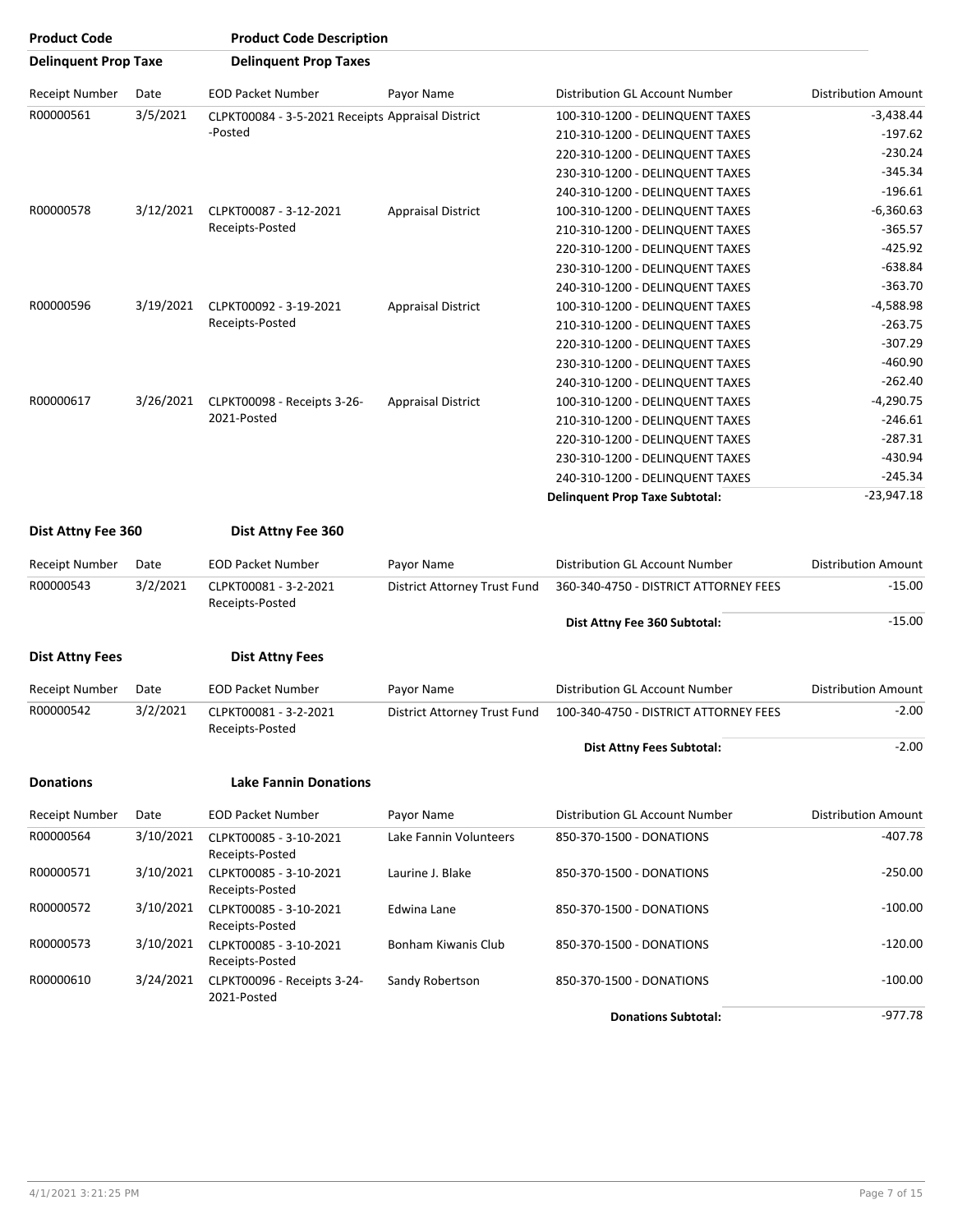| <b>Product Code</b>         |           | <b>Product Code Description</b>               |                          |                                                                                              |                            |
|-----------------------------|-----------|-----------------------------------------------|--------------------------|----------------------------------------------------------------------------------------------|----------------------------|
| <b>Donations R&amp;B1</b>   |           | <b>R&amp;B 1 Donations</b>                    |                          |                                                                                              |                            |
| Receipt Number              | Date      | <b>EOD Packet Number</b>                      | Payor Name               | Distribution GL Account Number                                                               | <b>Distribution Amount</b> |
| R00000620                   | 3/30/2021 | CLPKT00099 - Receipts 3-30-<br>2021-Posted    | Walter Lindsey           | 210-370-1500 - DONATIONS                                                                     | $-1,000.00$                |
|                             |           |                                               |                          | Donations R&B1 Subtotal:                                                                     | $-1,000.00$                |
| <b>Flood Plain</b>          |           | <b>Flood Plain Fees</b>                       |                          |                                                                                              |                            |
| Receipt Number              | Date      | <b>EOD Packet Number</b>                      | Payor Name               | Distribution GL Account Number                                                               | <b>Distribution Amount</b> |
| R00000611                   | 3/24/2021 | CLPKT00096 - Receipts 3-24-<br>2021-Posted    | <b>Garrett Hall</b>      | 100-340-6540 - FLOOD PLAIN FEES                                                              | $-30.00$                   |
| R00000612                   | 3/24/2021 | CLPKT00096 - Receipts 3-24-<br>2021-Posted    |                          | Freese & Nichols NYWMD Seg 100-340-6540 - FLOOD PLAIN FEES                                   | $-60.00$                   |
|                             |           |                                               |                          | <b>Flood Plain Subtotal:</b>                                                                 | $-90.00$                   |
| <b>Healthy County Emp</b>   |           | <b>County Wellness Program</b>                |                          |                                                                                              |                            |
| <b>Receipt Number</b>       | Date      | <b>EOD Packet Number</b>                      | Payor Name               | Distribution GL Account Number                                                               | <b>Distribution Amount</b> |
| R00000559                   | 3/5/2021  | CLPKT00084 - 3-5-2021 Receipts TAC<br>-Posted |                          | 100-370-4080 - COUNTY WELLNESS<br>PROGRAM                                                    | $-2,520.00$                |
|                             |           |                                               |                          | <b>Healthy County Emp Subtotal:</b>                                                          | $-2,520.00$                |
| <b>Jail Pay Phone Commi</b> |           | <b>Jail Pay Phone Commi</b>                   |                          |                                                                                              |                            |
| <b>Receipt Number</b>       | Date      | <b>EOD Packet Number</b>                      | Payor Name               | Distribution GL Account Number                                                               | <b>Distribution Amount</b> |
| R00000553                   | 3/3/2021  | CLPKT00082 - 3-3-2021<br>Receipts-Posted      | Securus                  | 100-319-4200 - JAIL PAY PHONE<br><b>COMMISSION</b>                                           | $-27,303.64$               |
| R00000621                   | 3/30/2021 | CLPKT00099 - Receipts 3-30-<br>2021-Posted    | Securus                  | 100-319-4200 - JAIL PAY PHONE<br><b>COMMISSION</b>                                           | -25,842.79                 |
|                             |           |                                               |                          | Jail Pay Phone Commi Subtotal:                                                               | $-53,146.43$               |
| <b>KFYN</b>                 |           | <b>KFYN Radio Tower Rent</b>                  |                          |                                                                                              |                            |
| Receipt Number              | Date      | <b>EOD Packet Number</b>                      | Payor Name               | Distribution GL Account Number                                                               | <b>Distribution Amount</b> |
| R00000548                   | 3/2/2021  | CLPKT00081 - 3-2-2021<br>Receipts-Posted      | Vision Media Group, Inc. | 100-370-1000 - KFYN-RADIO TOWER RENT                                                         | $-200.00$                  |
|                             |           |                                               |                          | <b>KFYN Subtotal:</b>                                                                        | $-200.00$                  |
| <b>Legend Bank 100</b>      |           | <b>Interest</b>                               |                          |                                                                                              |                            |
| Receipt Number              | Date      | <b>EOD Packet Number</b>                      | Payor Name               | Distribution GL Account Number                                                               | <b>Distribution Amount</b> |
| R00000563                   | 3/5/2021  | -Posted                                       |                          | CLPKT00084 - 3-5-2021 Receipts Fannin County Environmental I100-360-1000 - INTEREST EARNINGS | $-0.11$                    |
|                             |           |                                               |                          | Legend Bank 100 Subtotal:                                                                    | $-0.11$                    |
| <b>Limited R&amp;B</b>      |           | <b>Limited R&amp;B</b>                        |                          |                                                                                              |                            |
| <b>Receipt Number</b>       | Date      | <b>EOD Packet Number</b>                      | Payor Name               | Distribution GL Account Number                                                               | <b>Distribution Amount</b> |
| R00000566                   | 3/10/2021 | CLPKT00085 - 3-10-2021<br>Receipts-Posted     | TAX A/C                  | 210-321-2000 - CAR REGISTRATION/SALES<br><b>TAX</b>                                          | $-4,823.15$                |
|                             |           |                                               |                          | 220-321-2000 - CAR REGISTRATION/SALES<br><b>TAX</b>                                          | $-5,618.34$                |
|                             |           |                                               |                          | 230-321-2000 - CAR REGISTRATION/SALES<br><b>TAX</b>                                          | $-8,427.51$                |
|                             |           |                                               |                          | 240-321-2000 - CAR REGISTRATION/SALES<br>TAX                                                 | $-4,797.12$                |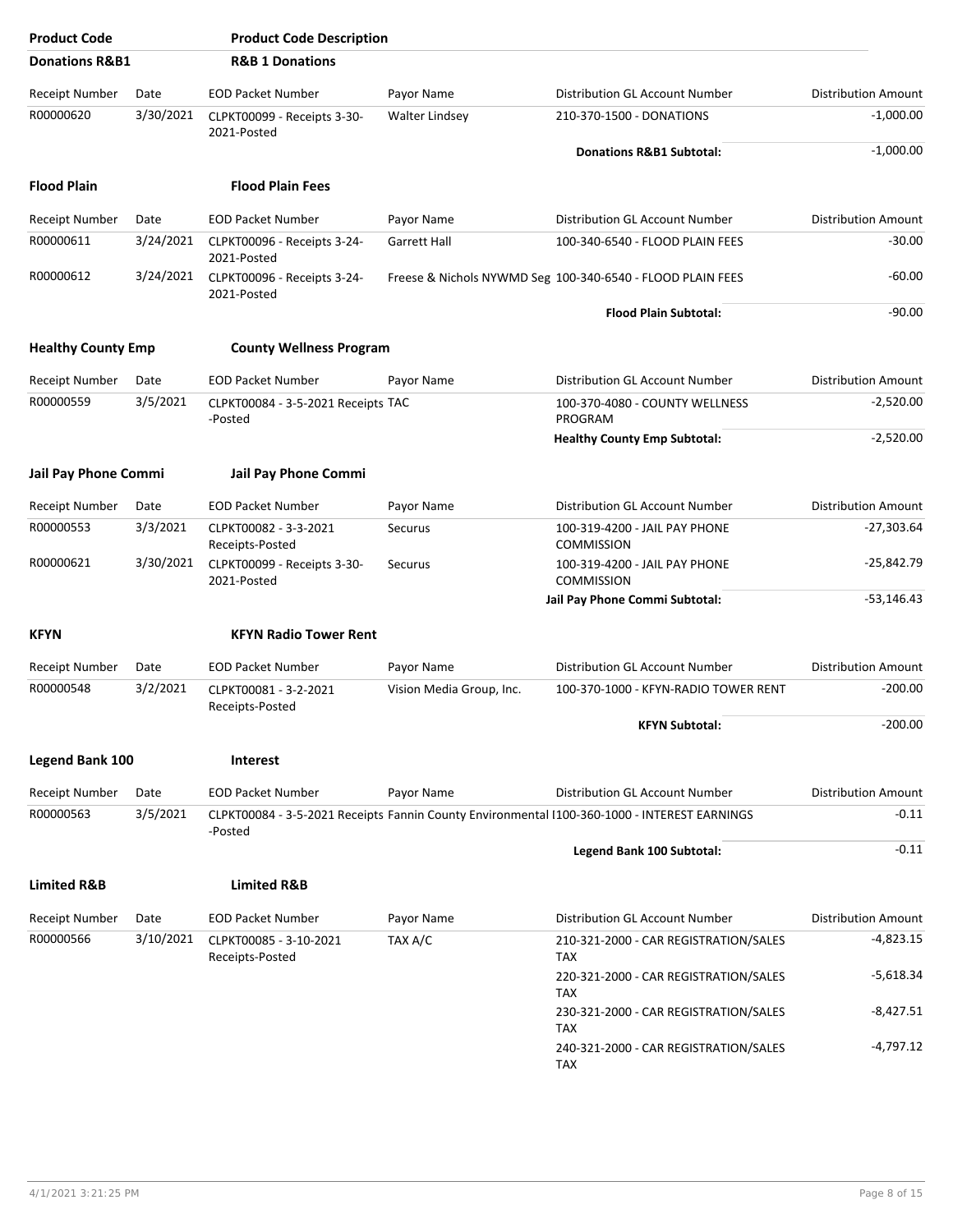| <b>Product Code</b> |           | <b>Product Code Description</b>                      |         |                                                     |              |
|---------------------|-----------|------------------------------------------------------|---------|-----------------------------------------------------|--------------|
| R00000567           | 3/10/2021 | CLPKT00085 - 3-10-2021<br>Receipts-Posted            | TAX A/C | 210-321-2000 - CAR REGISTRATION/SALES<br><b>TAX</b> | $-42.64$     |
|                     |           |                                                      |         | 220-321-2000 - CAR REGISTRATION/SALES<br><b>TAX</b> | $-49.67$     |
|                     |           |                                                      |         | 230-321-2000 - CAR REGISTRATION/SALES<br><b>TAX</b> | $-74.51$     |
|                     |           |                                                      |         | 240-321-2000 - CAR REGISTRATION/SALES<br><b>TAX</b> | -42.41       |
| R00000568           | 3/10/2021 | CLPKT00085 - 3-10-2021<br>Receipts-Posted            | TAX A/C | 210-321-2000 - CAR REGISTRATION/SALES<br><b>TAX</b> | $-78.82$     |
|                     |           |                                                      |         | 220-321-2000 - CAR REGISTRATION/SALES<br><b>TAX</b> | $-91.81$     |
|                     |           |                                                      |         | 230-321-2000 - CAR REGISTRATION/SALES<br><b>TAX</b> | $-137.72$    |
|                     |           |                                                      |         | 240-321-2000 - CAR REGISTRATION/SALES<br><b>TAX</b> | $-78.39$     |
| R00000584           |           | 3/16/2021 CLPKT00089 - Receipts 3-16-<br>2021-Posted | TAX A/C | 210-321-2000 - CAR REGISTRATION/SALES<br><b>TAX</b> | $-4,821.19$  |
|                     |           |                                                      |         | 220-321-2000 - CAR REGISTRATION/SALES<br><b>TAX</b> | $-5,616.04$  |
|                     |           |                                                      |         | 230-321-2000 - CAR REGISTRATION/SALES<br><b>TAX</b> | $-8,424.07$  |
|                     |           |                                                      |         | 240-321-2000 - CAR REGISTRATION/SALES<br><b>TAX</b> | $-4,795.16$  |
| R00000593           |           | 3/18/2021 CLPKT00091 - 3-18-2021<br>Receipts-Posted  | TAX A/C | 210-321-2000 - CAR REGISTRATION/SALES<br><b>TAX</b> | $-4,311.56$  |
|                     |           |                                                      |         | 220-321-2000 - CAR REGISTRATION/SALES<br><b>TAX</b> | $-5,022.41$  |
|                     |           |                                                      |         | 230-321-2000 - CAR REGISTRATION/SALES<br><b>TAX</b> | $-7,533.61$  |
|                     |           |                                                      |         | 240-321-2000 - CAR REGISTRATION/SALES<br>TAX        | $-4,288.30$  |
| R00000614           |           | 3/25/2021 CLPKT00097 - Receipts 3-25-<br>2021-Posted | TAX A/C | 210-321-2000 - CAR REGISTRATION/SALES<br><b>TAX</b> | $-1,255.86$  |
|                     |           |                                                      |         | 220-321-2000 - CAR REGISTRATION/SALES<br><b>TAX</b> | $-1,462.91$  |
|                     |           |                                                      |         | 230-321-2000 - CAR REGISTRATION/SALES<br>TAX        | $-2,194.36$  |
|                     |           |                                                      |         | 240-321-2000 - CAR REGISTRATION/SALES<br><b>TAX</b> | $-1,249.08$  |
| R00000616           |           | 3/25/2021 CLPKT00097 - Receipts 3-25-<br>2021-Posted | TAX A/C | 210-321-2000 - CAR REGISTRATION/SALES<br><b>TAX</b> | $-140.08$    |
|                     |           |                                                      |         | 220-321-2000 - CAR REGISTRATION/SALES<br>TAX        | $-163.18$    |
|                     |           |                                                      |         | 230-321-2000 - CAR REGISTRATION/SALES<br><b>TAX</b> | $-244.77$    |
|                     |           |                                                      |         | 240-321-2000 - CAR REGISTRATION/SALES<br>TAX        | $-139.33$    |
| R00000625           |           | 3/31/2021 CLPKT00100 - Receipts 3-31-<br>2021-Posted | TAX A/C | 210-321-2000 - CAR REGISTRATION/SALES<br><b>TAX</b> | $-725.85$    |
|                     |           |                                                      |         | 220-321-2000 - CAR REGISTRATION/SALES<br><b>TAX</b> | $-845.52$    |
|                     |           |                                                      |         | 230-321-2000 - CAR REGISTRATION/SALES<br><b>TAX</b> | $-1,268.28$  |
|                     |           |                                                      |         | 240-321-2000 - CAR REGISTRATION/SALES<br><b>TAX</b> | $-721.93$    |
|                     |           |                                                      |         | Limited R&B Subtotal:                               | $-79,485.58$ |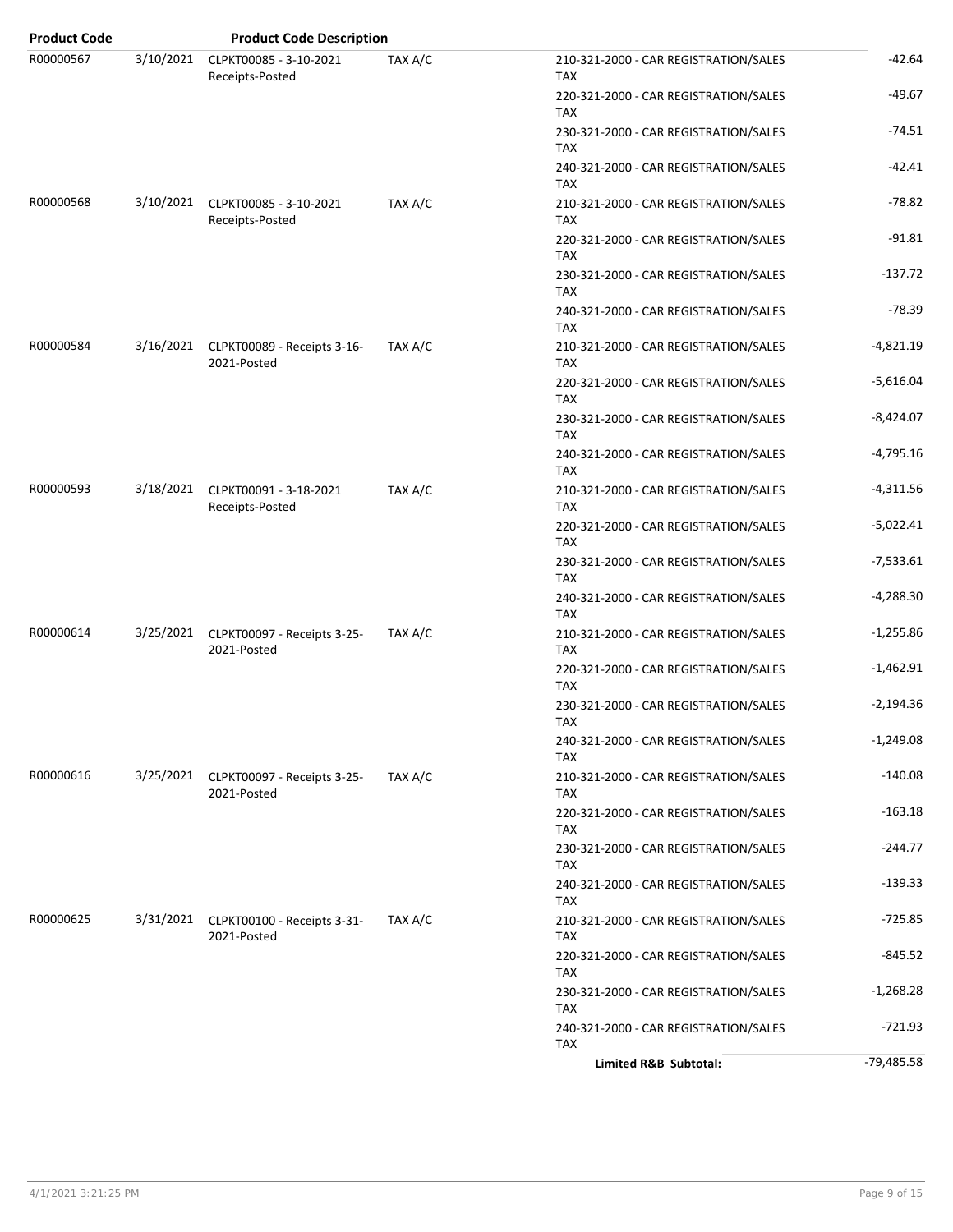| <b>Product Code</b>      |           | <b>Product Code Description</b>            |                              |                                                  |                            |
|--------------------------|-----------|--------------------------------------------|------------------------------|--------------------------------------------------|----------------------------|
| <b>Mixed Bey Gross</b>   |           | <b>Tax on Mixed Drinks</b>                 |                              |                                                  |                            |
| <b>Receipt Number</b>    | Date      | <b>EOD Packet Number</b>                   | Payor Name                   | Distribution GL Account Number                   | <b>Distribution Amount</b> |
| R00000595                | 3/19/2021 | CLPKT00092 - 3-19-2021<br>Receipts-Posted  | Comptroller                  | 100-318-1400 - TAX ON MIXED DRINKS               | $-1.089.77$                |
|                          |           |                                            |                              | <b>Mixed Bev Gross Subtotal:</b>                 | $-1,089.77$                |
| <b>Mixed Bev Sales</b>   |           | <b>Tax Of Mixed Drinks</b>                 |                              |                                                  |                            |
| <b>Receipt Number</b>    | Date      | <b>EOD Packet Number</b>                   | Payor Name                   | Distribution GL Account Number                   | <b>Distribution Amount</b> |
| R00000595                | 3/19/2021 | CLPKT00092 - 3-19-2021<br>Receipts-Posted  | Comptroller                  | 100-318-1400 - TAX ON MIXED DRINKS               | $-1,303.17$                |
|                          |           |                                            |                              | <b>Mixed Bev Sales Subtotal:</b>                 | $-1,303.17$                |
| <b>Refunds General</b>   |           | <b>Refunds and Miscellaneous</b>           |                              |                                                  |                            |
| <b>Receipt Number</b>    | Date      | <b>EOD Packet Number</b>                   | Payor Name                   | Distribution GL Account Number                   | <b>Distribution Amount</b> |
| R00000569                | 3/10/2021 | CLPKT00085 - 3-10-2021<br>Receipts-Posted  | <b>TAC</b>                   | 100-370-1300 - REFUNDS &<br><b>MISCELLANEOUS</b> | $-789.20$                  |
|                          |           |                                            |                              | <b>Refunds General Subtotal:</b>                 | $-789.20$                  |
| Refunds R&B 1            |           | <b>Refunds R&amp;B 1</b>                   |                              |                                                  |                            |
| <b>Receipt Number</b>    | Date      | <b>EOD Packet Number</b>                   | Payor Name                   | Distribution GL Account Number                   | <b>Distribution Amount</b> |
| R00000569                | 3/10/2021 | CLPKT00085 - 3-10-2021<br>Receipts-Posted  | <b>TAC</b>                   | 210-370-1300 - REFUNDS &<br><b>MISCELLANEOUS</b> | $-1,144.34$                |
|                          |           |                                            |                              | Refunds R&B 1 Subtotal:                          | $-1,144.34$                |
| <b>Refunds R&amp;B 2</b> |           | <b>Refunds R&amp;B 2</b>                   |                              |                                                  |                            |
| <b>Receipt Number</b>    | Date      | <b>EOD Packet Number</b>                   | Payor Name                   | Distribution GL Account Number                   | <b>Distribution Amount</b> |
| R00000569                | 3/10/2021 | CLPKT00085 - 3-10-2021<br>Receipts-Posted  | <b>TAC</b>                   | 220-370-1300 - REFUNDS &<br><b>MISCELLANEOUS</b> | $-355.14$                  |
|                          |           |                                            |                              | Refunds R&B 2 Subtotal:                          | $-355.14$                  |
| <b>Refunds R&amp;B 3</b> |           | <b>Refunds R&amp;B 3</b>                   |                              |                                                  |                            |
| Receipt Number           | Date      | <b>EOD Packet Number</b>                   | Payor Name                   | Distribution GL Account Number                   | <b>Distribution Amount</b> |
| R00000550                | 3/3/2021  | CLPKT00082 - 3-3-2021<br>Receipts-Posted   | Paris Iron & Metal Co., Inc. | 230-370-1300 - REFUNDS &<br>MISCELLANEOUS        | $-1,828.50$                |
| R00000551                | 3/3/2021  | CLPKT00082 - 3-3-2021<br>Receipts-Posted   | Paris Iron & Metal Co., Inc. | 230-370-1300 - REFUNDS &<br><b>MISCELLANEOUS</b> | $-260.00$                  |
| R00000569                | 3/10/2021 | CLPKT00085 - 3-10-2021<br>Receipts-Posted  | <b>TAC</b>                   | 230-370-1300 - REFUNDS &<br><b>MISCELLANEOUS</b> | -236.76                    |
| R00000619                | 3/26/2021 | CLPKT00098 - Receipts 3-26-<br>2021-Posted | Paris Iron & Metal Co., Inc. | 230-370-1300 - REFUNDS &<br><b>MISCELLANEOUS</b> | $-570.00$                  |
|                          |           |                                            |                              | Refunds R&B 3 Subtotal:                          | $-2,895.26$                |
| <b>Refunds R&amp;B 4</b> |           | <b>Refunds R&amp;B 4</b>                   |                              |                                                  |                            |
| Receipt Number           | Date      | <b>EOD Packet Number</b>                   | Payor Name                   | Distribution GL Account Number                   | <b>Distribution Amount</b> |
| R00000569                | 3/10/2021 | CLPKT00085 - 3-10-2021<br>Receipts-Posted  | <b>TAC</b>                   | 240-370-1300 - REFUNDS &<br>MISCELLANEOUS        | $-1,420.56$                |
|                          |           |                                            |                              | Refunds R&B 4 Subtotal:                          | $-1,420.56$                |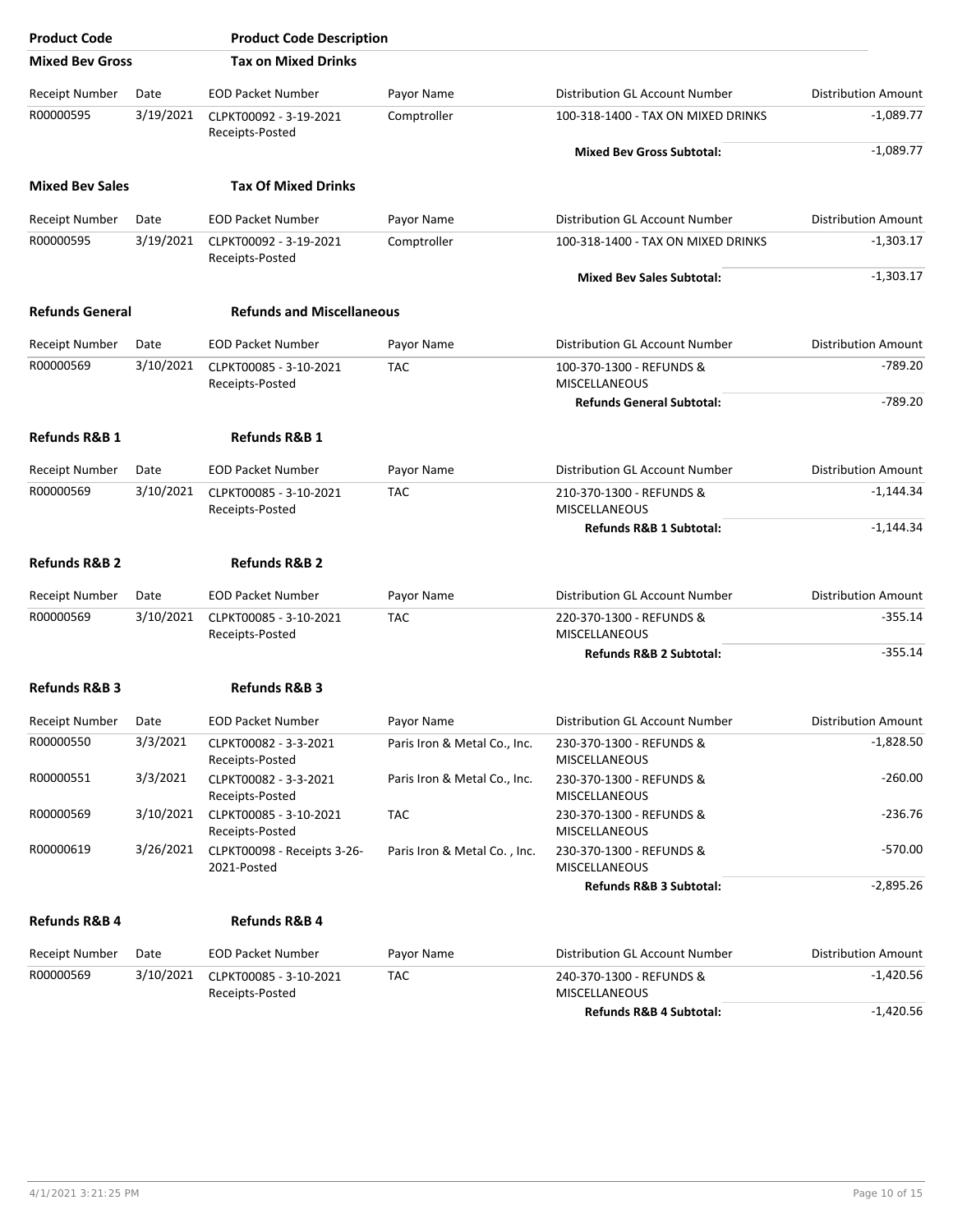| <b>Product Code</b>         |           | <b>Product Code Description</b>                                                              |                                 |                                                                         |                            |
|-----------------------------|-----------|----------------------------------------------------------------------------------------------|---------------------------------|-------------------------------------------------------------------------|----------------------------|
| Rent                        |           | <b>Rent Verizon Tower</b>                                                                    |                                 |                                                                         |                            |
| Receipt Number              | Date      | <b>EOD Packet Number</b>                                                                     | Payor Name                      | Distribution GL Account Number                                          | <b>Distribution Amount</b> |
| R00000608                   | 3/24/2021 | CLPKT00096 - Receipts 3-24-<br>2021-Posted                                                   | American Tower                  | 100-370-1150 - RENT- VERIZON TOWER                                      | $-1,064.61$                |
|                             |           |                                                                                              |                                 | <b>Rent Subtotal:</b>                                                   | $-1,064.61$                |
| <b>Rental Fee</b>           |           | Lake Fannin Rental Fee                                                                       |                                 |                                                                         |                            |
| Receipt Number              | Date      | <b>EOD Packet Number</b>                                                                     | Payor Name                      | Distribution GL Account Number                                          | <b>Distribution Amount</b> |
| R00000549                   | 3/3/2021  | CLPKT00082 - 3-3-2021<br>Receipts-Posted                                                     |                                 | Robbie Burns and Brandon Ale:850-370-1850 - RENTAL FEE                  | $-475.00$                  |
|                             |           |                                                                                              |                                 | <b>Rental Fee Subtotal:</b>                                             | $-475.00$                  |
| Sale Scrap Iron R&B1        |           | <b>Scrap Iron R&amp;B1</b>                                                                   |                                 |                                                                         |                            |
| Receipt Number              | Date      | <b>EOD Packet Number</b>                                                                     | Payor Name                      | Distribution GL Account Number                                          | <b>Distribution Amount</b> |
| R00000577                   | 3/11/2021 | CLPKT00086 - 3-11-2021                                                                       | <b>RJ Metal LLC</b>             | 210-370-1380 - SALE OF SCRAP IRON                                       | $-1,326.25$                |
|                             |           | Receipts-Posted                                                                              |                                 |                                                                         |                            |
|                             |           |                                                                                              |                                 | Sale Scrap Iron R&B1 Subtotal:                                          | $-1,326.25$                |
| <b>Sales Tax</b>            |           | <b>Sales Tax</b>                                                                             |                                 |                                                                         |                            |
| Receipt Number              | Date      | <b>EOD Packet Number</b>                                                                     | Payor Name                      | Distribution GL Account Number                                          | <b>Distribution Amount</b> |
| R00000579                   | 3/12/2021 | CLPKT00087 - 3-12-2021                                                                       | Comptroller                     | 100-318-1600 - SALES TAX REVENUES                                       | $-117,925.54$              |
|                             |           | Receipts-Posted                                                                              |                                 | 210-318-1600 - SALES TAX REVENUES                                       | $-6,779.21$                |
|                             |           |                                                                                              |                                 | 220-318-1600 - SALES TAX REVENUES                                       | $-7,894.96$                |
|                             |           |                                                                                              |                                 | 230-318-1600 - SALES TAX REVENUES                                       | $-11,843.96$               |
|                             |           |                                                                                              |                                 | 240-318-1600 - SALES TAX REVENUES                                       | $-6,742.92$                |
|                             |           |                                                                                              |                                 | <b>Sales Tax Subtotal:</b>                                              | $-151,186.59$              |
| Sewage Permits/Insp.        |           | Sewage Permits/Insp.                                                                         |                                 |                                                                         |                            |
| Receipt Number              | Date      | <b>EOD Packet Number</b>                                                                     | Payor Name                      | Distribution GL Account Number                                          | <b>Distribution Amount</b> |
| R00000563                   | 3/5/2021  | CLPKT00084 - 3-5-2021 Receipts Fannin County Environmental I100-320-3000 - SEWAGE<br>-Posted |                                 | PERMITS/INSPECTIONS                                                     | $-6,595.00$                |
|                             |           |                                                                                              |                                 | Sewage Permits/Insp. Subtotal:                                          | $-6,595.00$                |
|                             |           |                                                                                              |                                 |                                                                         |                            |
| <b>Subscription Image F</b> |           | <b>Subscription Image Fees</b>                                                               |                                 |                                                                         |                            |
| Receipt Number              | Date      | <b>EOD Packet Number</b>                                                                     | Payor Name                      | <b>Distribution GL Account Number</b>                                   | <b>Distribution Amount</b> |
| R00000609                   | 3/24/2021 | CLPKT00096 - Receipts 3-24-<br>2021-Posted                                                   |                                 | Data Preservation Solutions, LL 121-370-1310 - SUBSCRIPTION/IMAGES FEES | $-2,161.50$                |
| R00000622                   | 3/30/2021 | CLPKT00099 - Receipts 3-30-<br>2021-Posted                                                   | Data Preservation Solutions, LL | 121-370-1310 - SUBSCRIPTION/IMAGES FEES                                 | $-1,799.00$                |
|                             |           |                                                                                              |                                 | <b>Subscription Image F Subtotal:</b>                                   | $-3,960.50$                |
| <b>Tax Certificates</b>     |           | <b>Tax Certificates</b>                                                                      |                                 |                                                                         |                            |
| Receipt Number              | Date      | <b>EOD Packet Number</b>                                                                     | Payor Name                      | Distribution GL Account Number                                          | <b>Distribution Amount</b> |
| R00000561                   | 3/5/2021  | CLPKT00084 - 3-5-2021 Receipts Appraisal District<br>-Posted                                 |                                 | 100-321-9010 - TAX CERTIFICATES                                         | $-3.33$                    |
| R00000578                   | 3/12/2021 | CLPKT00087 - 3-12-2021<br>Receipts-Posted                                                    | <b>Appraisal District</b>       | 100-321-9010 - TAX CERTIFICATES                                         | $-428.44$                  |
| R00000596                   | 3/19/2021 | CLPKT00092 - 3-19-2021<br>Receipts-Posted                                                    | <b>Appraisal District</b>       | 100-321-9010 - TAX CERTIFICATES                                         | $-278.30$                  |
|                             |           |                                                                                              |                                 | <b>Tax Certificates Subtotal:</b>                                       | $-710.07$                  |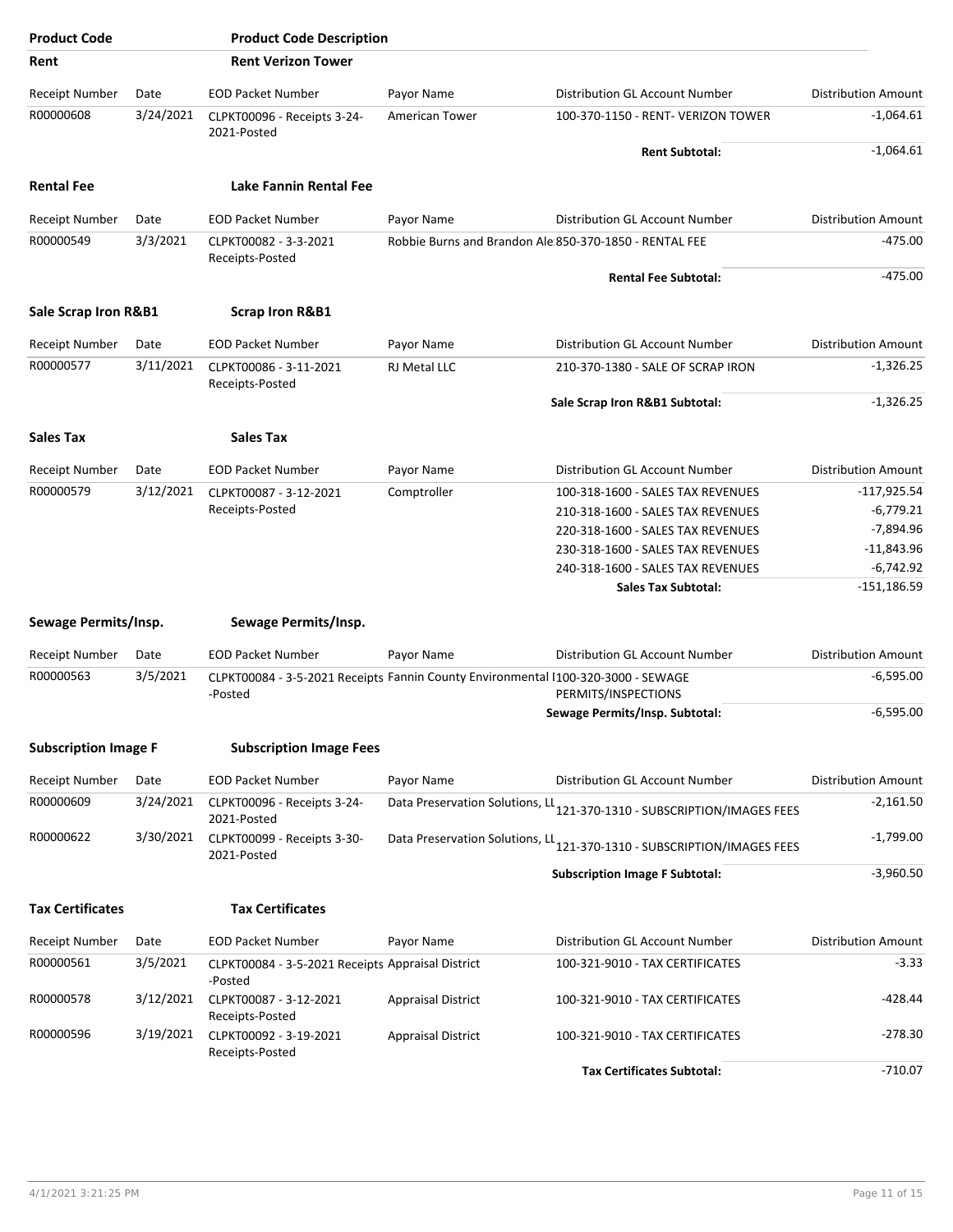| <b>Product Code</b>        |           | <b>Product Code Description</b>                    |                       |                                                                    |                            |
|----------------------------|-----------|----------------------------------------------------|-----------------------|--------------------------------------------------------------------|----------------------------|
| <b>TJJD Basic</b>          |           | Basic                                              |                       |                                                                    |                            |
| Receipt Number             | Date      | <b>EOD Packet Number</b>                           | Payor Name            | Distribution GL Account Number                                     | <b>Distribution Amount</b> |
| R00000562                  | 3/5/2021  | CLPKT00084 - 3-5-2021 Receipts T.J.J.D.<br>-Posted |                       | 890-330-9150 - BASIC PROBATION<br><b>SUPERVISION</b>               | $-11,393.00$               |
| R00000597                  | 3/22/2021 | CLPKT00094 - Receipts 3-22-<br>2021-Posted         | T.J.J.D.              | 890-330-9150 - BASIC PROBATION<br><b>SUPERVISION</b>               | $-11,393.00$               |
|                            |           |                                                    |                       | <b>TJJD Basic Subtotal:</b>                                        | $-22,786.00$               |
| <b>TJJD Comm Div</b>       |           | <b>Comm Div</b>                                    |                       |                                                                    |                            |
| Receipt Number             | Date      | <b>EOD Packet Number</b>                           | Payor Name            | Distribution GL Account Number                                     | <b>Distribution Amount</b> |
| R00000562                  | 3/5/2021  | CLPKT00084 - 3-5-2021 Receipts T.J.J.D.<br>-Posted |                       | 890-330-9180 - COMMITMENT DIVERSION                                | $-833.00$                  |
| R00000597                  | 3/22/2021 | CLPKT00094 - Receipts 3-22-<br>2021-Posted         | T.J.J.D.              | 890-330-9180 - COMMITMENT DIVERSION                                | $-834.00$                  |
|                            |           |                                                    |                       | <b>TJJD Comm Div Subtotal:</b>                                     | $-1,667.00$                |
| <b>TJJD Comm Prog</b>      |           | <b>Comm Prog</b>                                   |                       |                                                                    |                            |
| Receipt Number             | Date      | <b>EOD Packet Number</b>                           | Payor Name            | Distribution GL Account Number                                     | <b>Distribution Amount</b> |
| R00000562                  | 3/5/2021  | CLPKT00084 - 3-5-2021 Receipts T.J.J.D.<br>-Posted |                       | 890-330-9160 - COMMUNITY PROGRAMS                                  | $-6,250.00$                |
| R00000597                  | 3/22/2021 | CLPKT00094 - Receipts 3-22-<br>2021-Posted         | T.J.J.D.              | 890-330-9160 - COMMUNITY PROGRAMS                                  | $-6,250.00$                |
|                            |           |                                                    |                       | <b>TJJD Comm Prog Subtotal:</b>                                    | $-12,500.00$               |
| <b>TJJD Hosp Authority</b> |           | <b>Structural Family Therapy Hosp Autho</b>        |                       |                                                                    |                            |
| Receipt Number             | Date      | <b>EOD Packet Number</b>                           | Payor Name            | Distribution GL Account Number                                     | <b>Distribution Amount</b> |
| R00000570                  | 3/10/2021 | CLPKT00085 - 3-10-2021<br>Receipts-Posted          | Fannin County HA Fund | 890-330-9081 - STRUCTURAL FAM THER<br><b>HOSP AUTH</b>             | $-50,000.00$               |
|                            |           |                                                    |                       | <b>TJJD Hosp Authority Subtotal:</b>                               | $-50,000.00$               |
| <b>TJJD Mental Health</b>  |           | <b>Mental Health</b>                               |                       |                                                                    |                            |
| Receipt Number             | Date      | <b>EOD Packet Number</b>                           | Payor Name            | Distribution GL Account Number                                     | <b>Distribution Amount</b> |
| R00000562                  | 3/5/2021  | CLPKT00084 - 3-5-2021 Receipts T.J.J.D.<br>-Posted |                       | 890-330-9190 - MENTAL HEALTH SERVICES                              | -894.00                    |
| R00000597                  | 3/22/2021 | CLPKT00094 - Receipts 3-22-<br>2021-Posted         | T.J.J.D.              | 890-330-9190 - MENTAL HEALTH SERVICES                              | -895.00                    |
|                            |           |                                                    |                       | <b>TJJD Mental Health Subtotal:</b>                                | $-1,789.00$                |
| TJJD PPA                   |           | <b>PPA</b>                                         |                       |                                                                    |                            |
| Receipt Number             | Date      | <b>EOD Packet Number</b>                           | Payor Name            | Distribution GL Account Number                                     | <b>Distribution Amount</b> |
| R00000562                  | 3/5/2021  | CLPKT00084 - 3-5-2021 Receipts T.J.J.D.            |                       | 890-330-9170 - PRE/POST ADJUDICATION                               | $-364.00$                  |
| R00000597                  | 3/22/2021 | -Posted<br>CLPKT00094 - Receipts 3-22-             | T.J.J.D.              | 890-330-9170 - PRE/POST ADJUDICATION                               | $-364.00$                  |
|                            |           | 2021-Posted                                        |                       | <b>TJJD PPA Subtotal:</b>                                          | $-728.00$                  |
|                            |           |                                                    |                       |                                                                    |                            |
| <b>Utilities Reimb</b>     |           | <b>TDHS Utilities</b>                              |                       |                                                                    |                            |
| Receipt Number             | Date      | <b>EOD Packet Number</b>                           | Payor Name            | Distribution GL Account Number                                     | <b>Distribution Amount</b> |
| R00000583                  | 3/15/2021 | CLPKT00088 - Receipts 3-15-<br>2021-Posted         |                       | Health & Human Services Com 100-370-1470 - UTILITIES REIMBURSEMENT | $-1,057.13$                |
|                            |           |                                                    |                       | <b>Utilities Reimb Subtotal:</b>                                   | $-1,057.13$                |
|                            |           |                                                    |                       | <b>Grand Total:</b>                                                | $-1,273,817.81$            |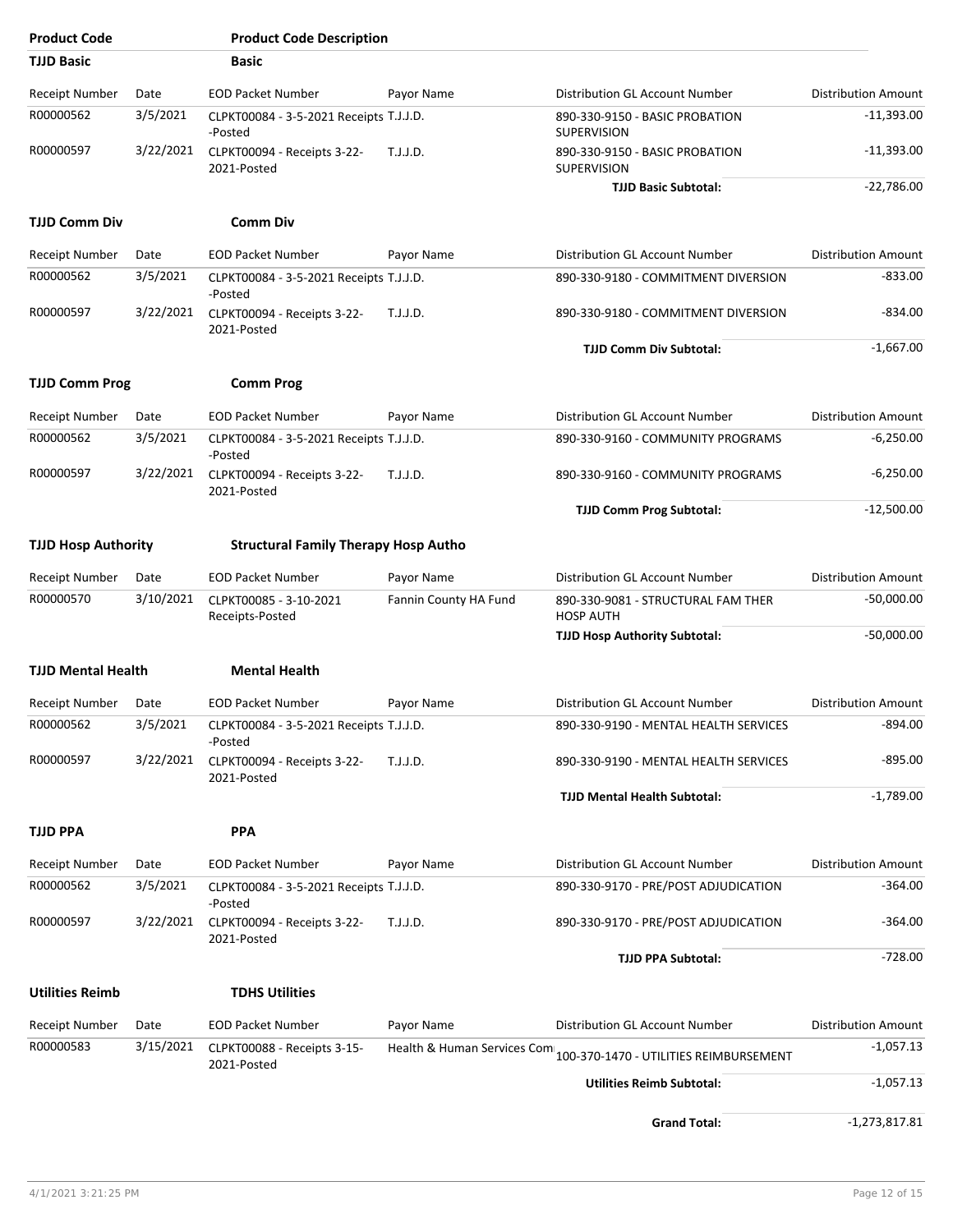

### **Receipt Listing by Product Code**

Fannin County, TX **General Ledger Distribution Account Summary** 

Date Range: 03/01/2021 - 03/31/2021

| Distribution GL Account Number             |               | <b>Distribution Amount</b> |
|--------------------------------------------|---------------|----------------------------|
| <b>Fund: 100</b>                           |               |                            |
| 100-310-1100 - CURRENT TAXES               |               | -289,433.88                |
| 100-310-1200 - DELINQUENT TAXES            |               | $-18,678.80$               |
| 100-318-1400 - TAX ON MIXED DRINKS         |               | $-2,392.94$                |
| 100-318-1600 - SALES TAX REVENUES          |               | $-117,925.54$              |
| 100-319-4200 - JAIL PAY PHONE COMMISSION   |               | $-53,146.43$               |
| 100-320-2000 - ALCOHLIC BEVERAGE LICENSE   |               | $-12.00$                   |
| 100-320-3000 - SEWAGE PERMITS/INSPECTIONS  |               | $-6,595.00$                |
| 100-321-2000 - COMMISSIONS ON CAR REGIST   |               | $-7,986.20$                |
| 100-321-2500 - COMMISSION ON CAR TITLES    |               | $-5,005.00$                |
| 100-321-9010 - TAX CERTIFICATES            |               | $-710.07$                  |
| 100-340-4750 - DISTRICT ATTORNEY FEES      |               | $-2.00$                    |
| 100-340-4800 - BOND APPLICATION FEE        |               | $-500.00$                  |
| 100-340-5510 - CONSTABLE PCT. 1 FEES       |               | $-225.00$                  |
| 100-340-5730 - BOND SUPERVISION FEES       |               | $-3,015.00$                |
| 100-340-6540 - FLOOD PLAIN FEES            |               | $-90.00$                   |
| 100-360-1000 - INTEREST EARNINGS           |               | $-0.11$                    |
| 100-370-1000 - KFYN-RADIO TOWER RENT       |               | $-200.00$                  |
| 100-370-1150 - RENT- VERIZON TOWER         |               | $-1,064.61$                |
| 100-370-1300 - REFUNDS & MISCELLANEOUS     |               | $-789.20$                  |
| 100-370-1420 - CULVERT PERMITTING PROCESS  |               | $-60.00$                   |
| 100-370-1470 - UTILITIES REIMBURSEMENT     |               | $-1,057.13$                |
| 100-370-4080 - COUNTY WELLNESS PROGRAM     |               | $-2,520.00$                |
| 100-370-4100 - CO CT AT LAW SUPPLEMENT     |               | $-21,000.00$               |
|                                            | 100 Subtotal: | -532,408.91                |
| <b>Fund: 121</b>                           |               |                            |
| 121-370-1310 - SUBSCRIPTION/IMAGES FEES    |               | $-3,960.50$                |
|                                            | 121 Subtotal: | $-3,960.50$                |
| <b>Fund: 123</b>                           |               |                            |
| 123-335-1435 - PROCEEDS FROM CAPITAL LEASE |               | -357,253.98                |
|                                            | 123 Subtotal: | $-357,253.98$              |
| <b>Fund: 130</b>                           |               |                            |
| 130-345-1130 - SURETY BAIL BOND FEE        |               | $-510.00$                  |
|                                            | 130 Subtotal: | $-510.00$                  |
| <b>Fund: 210</b>                           |               |                            |
| 210-310-1100 - CURRENT TAXES               |               | $-16,635.03$               |
| 210-310-1200 - DELINQUENT TAXES            |               | $-1,073.55$                |
| 210-318-1600 - SALES TAX REVENUES          |               | $-6,779.21$                |
| 210-321-2000 - CAR REGISTRATION/SALES TAX  |               | $-16, 199.15$              |
| 210-321-3000 - COUNTY'S ADDITIONAL \$10    |               | $-6,599.05$                |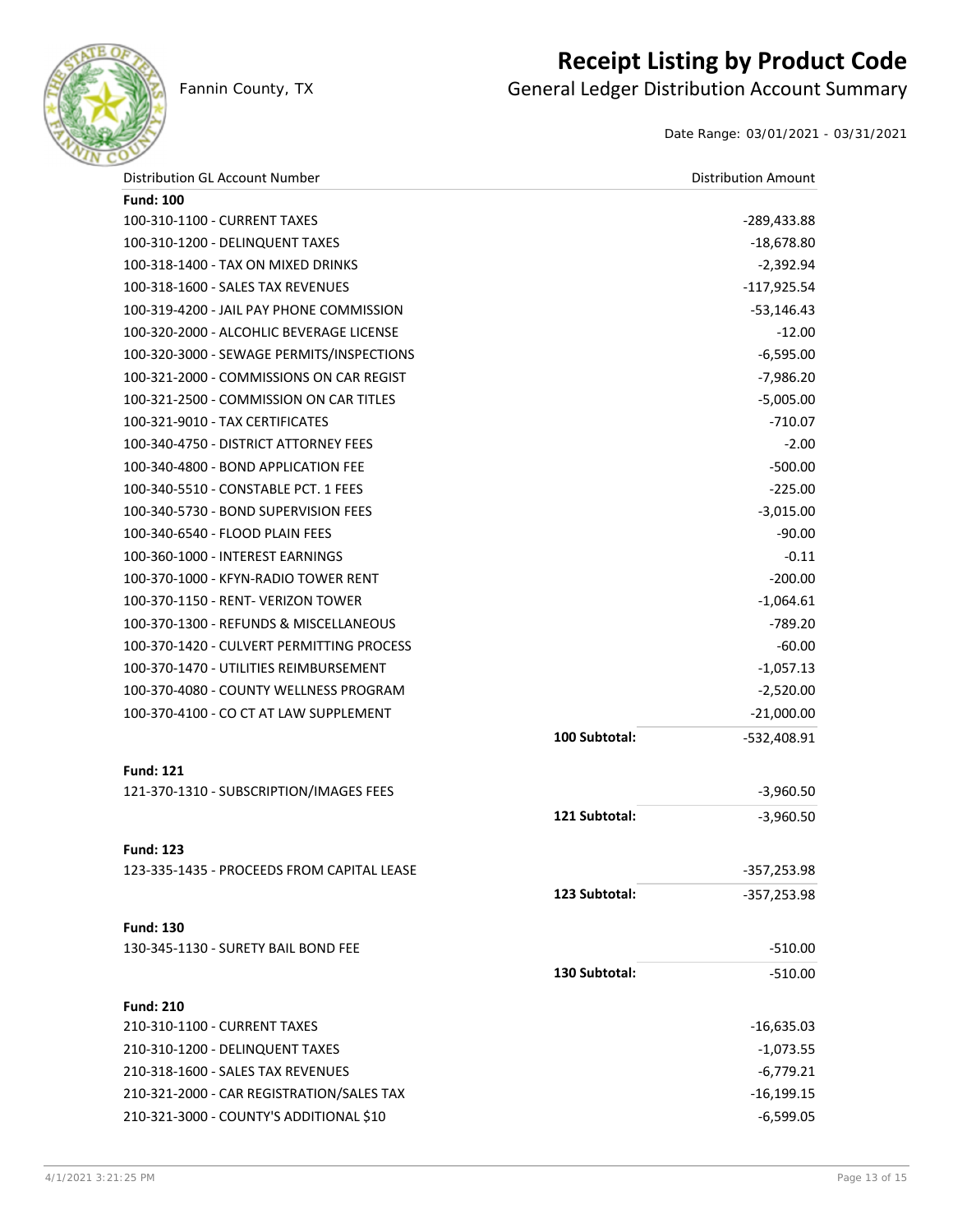| Distribution GL Account Number            |               | <b>Distribution Amount</b> |
|-------------------------------------------|---------------|----------------------------|
| 210-370-1300 - REFUNDS & MISCELLANEOUS    |               | $-1,144.34$                |
| 210-370-1380 - SALE OF SCRAP IRON         |               | $-1,326.25$                |
| 210-370-1420 - CULVERT PERMITTING PROCESS |               | $-40.00$                   |
| 210-370-1500 - DONATIONS                  |               | $-1,000.00$                |
|                                           | 210 Subtotal: | $-50,796.58$               |
|                                           |               |                            |
| <b>Fund: 220</b>                          |               |                            |
| 220-310-1100 - CURRENT TAXES              |               | $-19,380.94$               |
| 220-310-1200 - DELINQUENT TAXES           |               | $-1,250.76$                |
| 220-318-1600 - SALES TAX REVENUES         |               | $-7,894.96$                |
| 220-321-2000 - CAR REGISTRATION/SALES TAX |               | -18,869.88                 |
| 220-321-3000 - COUNTY'S ADDITIONAL \$10   |               | $-7,687.01$                |
| 220-370-1300 - REFUNDS & MISCELLANEOUS    |               | $-355.14$                  |
| 220-370-1420 - CULVERT PERMITTING PROCESS |               | $-20.00$                   |
|                                           | 220 Subtotal: | $-55,458.69$               |
|                                           |               |                            |
| <b>Fund: 230</b>                          |               |                            |
| 230-310-1100 - CURRENT TAXES              |               | $-29,069.55$               |
| 230-310-1200 - DELINQUENT TAXES           |               | $-1,876.02$                |
| 230-318-1600 - SALES TAX REVENUES         |               | $-11,843.96$               |
| 230-321-2000 - CAR REGISTRATION/SALES TAX |               | $-28,304.83$               |
| 230-321-3000 - COUNTY'S ADDITIONAL \$10   |               | $-11,530.53$               |
| 230-370-1300 - REFUNDS & MISCELLANEOUS    |               | $-2,895.26$                |
|                                           | 230 Subtotal: | $-85,520.15$               |
| <b>Fund: 240</b>                          |               |                            |
| 240-310-1100 - CURRENT TAXES              |               | -16,549.68                 |
| 240-310-1200 - DELINQUENT TAXES           |               | $-1,068.05$                |
| 240-318-1600 - SALES TAX REVENUES         |               | $-6,742.92$                |
| 240-321-2000 - CAR REGISTRATION/SALES TAX |               | $-16,111.72$               |
| 240-321-3000 - COUNTY'S ADDITIONAL \$10   |               | $-6,563.41$                |
| 240-370-1300 - REFUNDS & MISCELLANEOUS    |               | $-1,420.56$                |
| 240-370-1420 - CULVERT PERMITTING PROCESS |               | $-60.00$                   |
|                                           |               |                            |
|                                           | 240 Subtotal: | $-48,516.34$               |
| <b>Fund: 330</b>                          |               |                            |
| 330-340-4800 - APPLICATION FEE            |               | $-500.00$                  |
|                                           | 330 Subtotal: | $-500.00$                  |
|                                           |               |                            |
| <b>Fund: 360</b>                          |               |                            |
| 360-340-4750 - DISTRICT ATTORNEY FEES     |               | $-15.00$                   |
| 360-352-2000 - CONTRABAND FORFEITURE      |               | $-990.76$                  |
| 360-370-1300 - REFUNDS & MISCELLANEOUS    |               | $-83.16$                   |
|                                           | 360 Subtotal: | $-1,088.92$                |
| <b>Fund: 361</b>                          |               |                            |
| 361-207-0990 - HELD IN TRUST              |               | $-1,245.00$                |
|                                           | 361 Subtotal: | $-1,245.00$                |
|                                           |               |                            |
| <b>Fund: 560</b>                          |               |                            |
| 560-352-2000 - CONTRABAND FORFEITURE      |               | $-2,511.70$                |